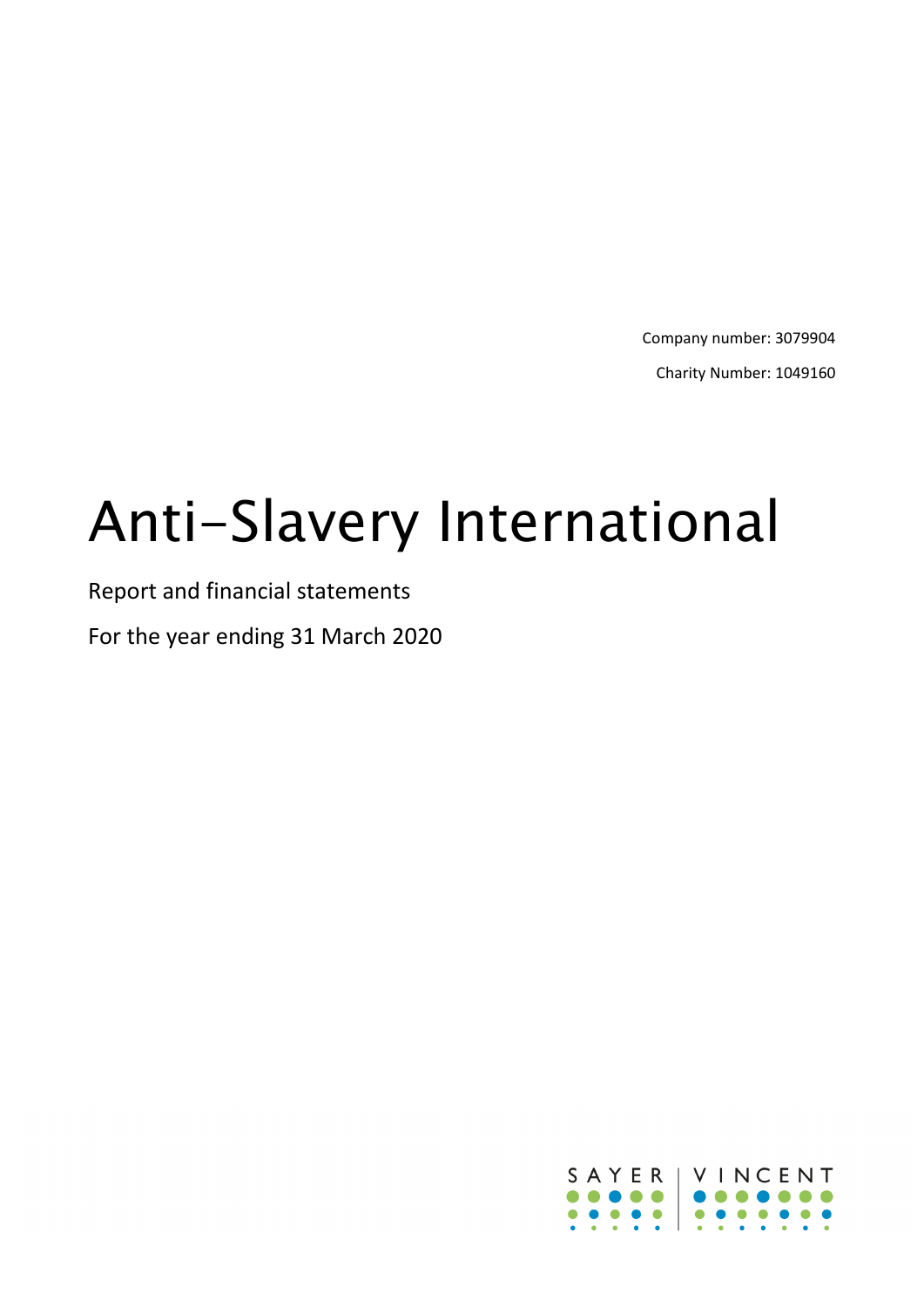# Table of Contents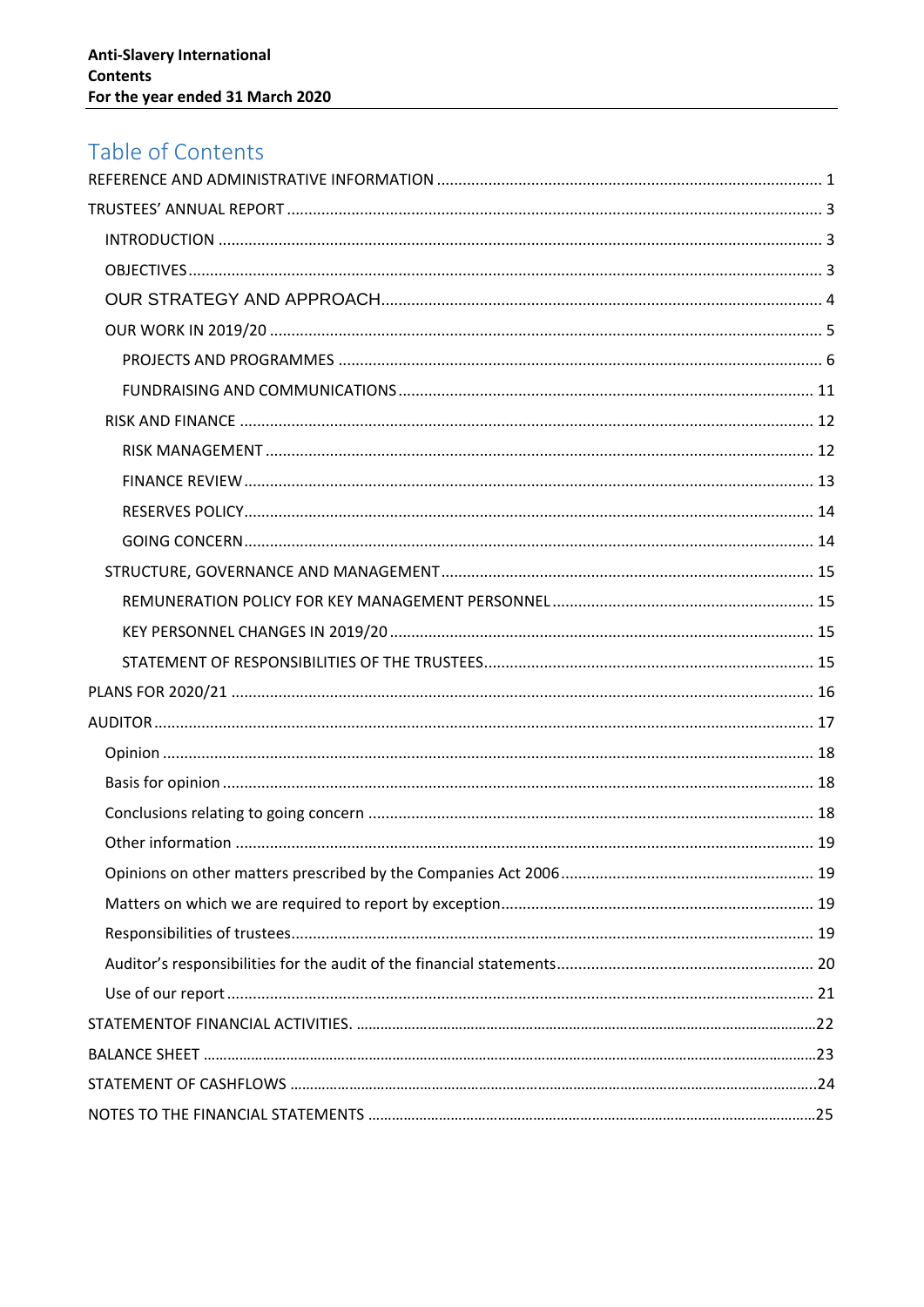# <span id="page-2-0"></span>REFERENCE AND ADMINISTRATIVE INFORMATION

| <b>Company number</b>                                  | 3079904                                                                                                                                                                                                                                    |                                                                                                                            |
|--------------------------------------------------------|--------------------------------------------------------------------------------------------------------------------------------------------------------------------------------------------------------------------------------------------|----------------------------------------------------------------------------------------------------------------------------|
| <b>Charity number</b>                                  | 1049160                                                                                                                                                                                                                                    |                                                                                                                            |
| <b>Country of registration</b>                         | <b>England and Wales</b>                                                                                                                                                                                                                   |                                                                                                                            |
| <b>Country of incorporation</b>                        | United Kingdom                                                                                                                                                                                                                             |                                                                                                                            |
| <b>Registered office</b><br>and operational<br>address | <b>Thomas Clarkson House</b><br>The Stableyard<br><b>Broomgrove Road</b><br>London<br>SW9 9TL                                                                                                                                              |                                                                                                                            |
| <b>Trustees</b>                                        | year and up to the date of this report were as follows:                                                                                                                                                                                    | Trustees, who are also directors under company law, who served during the                                                  |
|                                                        | Tanya English<br>Sunil Sheth<br>Sarah Harrington<br>Jennifer Harding<br>Lucy Claridge<br><b>Katy Dent</b><br>Nicholas Griffin<br><b>Frances Morris-Jones</b><br>Karen O'Connor<br>Tom Palakudiyil<br>Roxanne Abdulali<br>Red Godfrey-Sagoo | Chair (resigned 17 July 2020)<br>Chair (appointed 18 August 2020)<br>Vice Chair<br>Treasurer<br>resigned 22 September 2020 |
| <b>Principal staff</b>                                 | Jasmine O'Connor                                                                                                                                                                                                                           | <b>Chief Executive Officer</b>                                                                                             |
| <b>Bankers</b>                                         | <b>Barclays Bank PLC</b><br>P.O. Box 270<br>London<br><b>SE15 4RD</b>                                                                                                                                                                      |                                                                                                                            |
| <b>Auditor</b>                                         | Sayer Vincent LLP<br><b>Chartered Accountants and Statutory Auditors</b><br>Invicta House<br>108-114 Golden Lane<br>LONDON EC1Y OTL                                                                                                        |                                                                                                                            |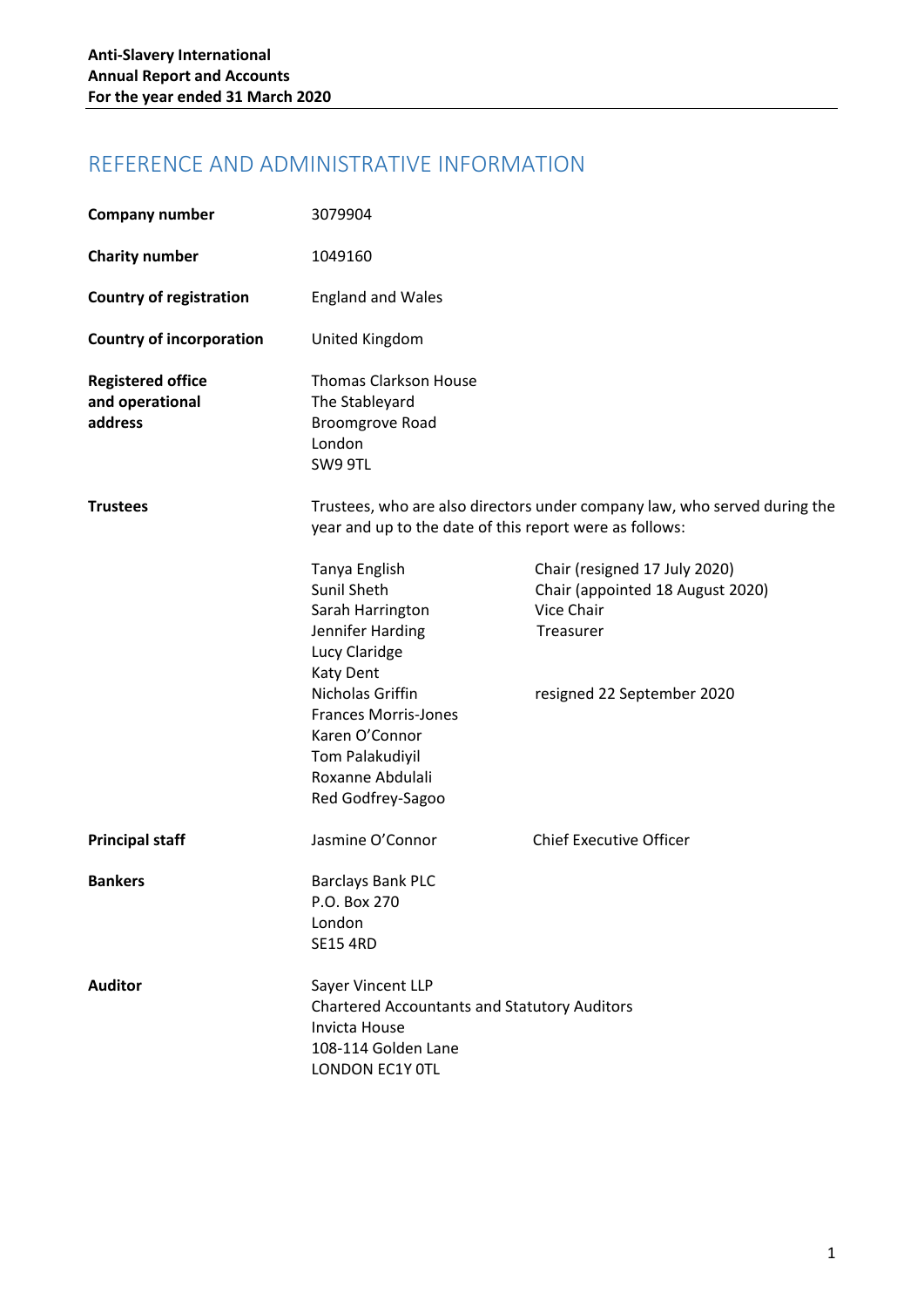**Solicitors** Stone King LLP Boundary House 91 Charterhouse Street London EC1M 6HR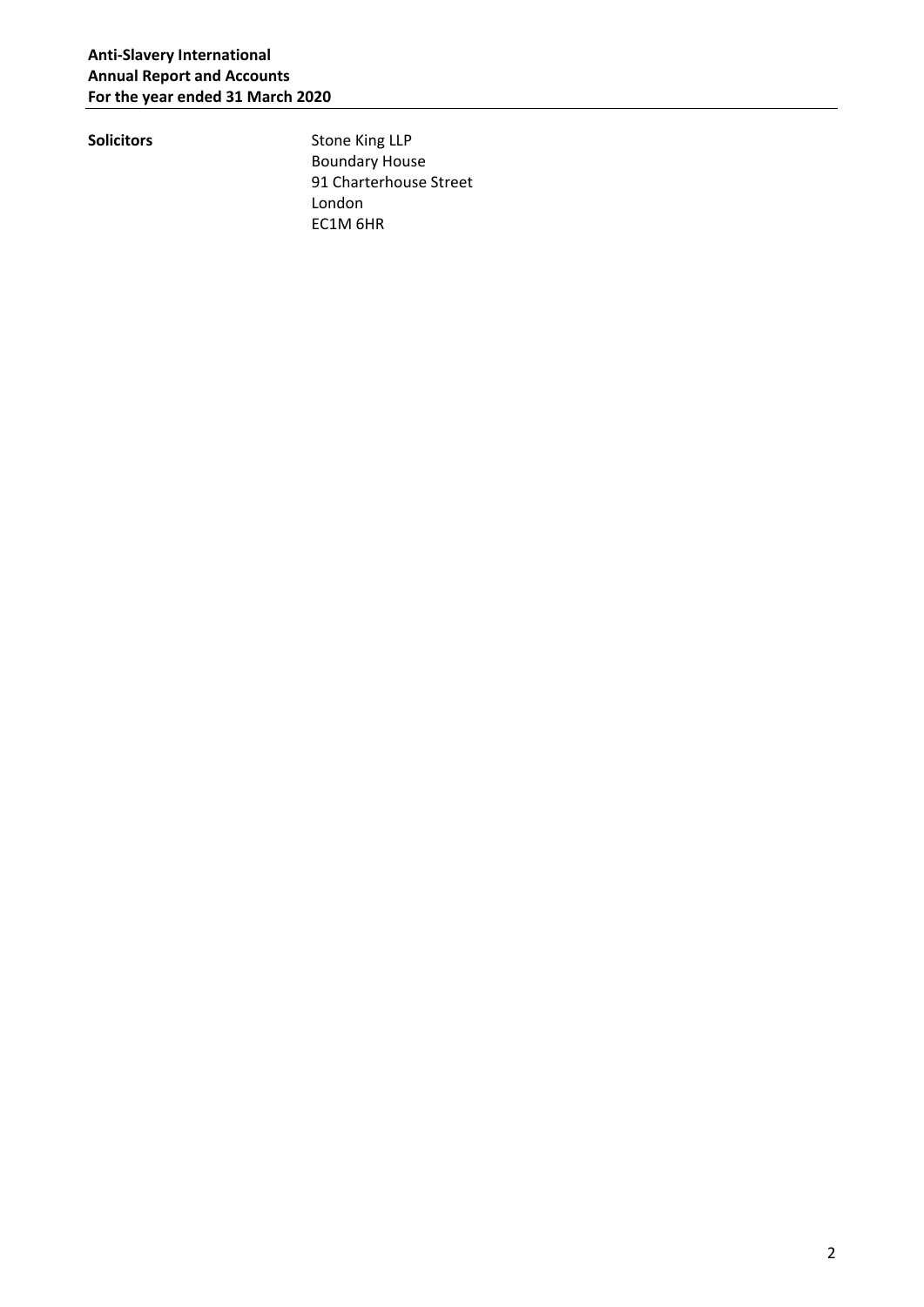# <span id="page-4-0"></span>TRUSTEES' ANNUAL REPORT

# <span id="page-4-1"></span>INTRODUCTION

The trustees present their report and the audited financial statements for the year ended 31 March 2020.

In 2019-20 Anti-Slavery marked 180 years of work to end slavery worldwide. Throughout the year, we worked together with survivors and oppressed people, with partners, supporters, and allies to challenge and change law, policy, and practice to help end systemic inequality and bring freedom to everyone, everywhere, always. Our members, supporters, staff, volunteers, and partners make our work possible, and we are immensely grateful for their hard work and dedication over the year.

Together we tackled the root causes of slavery and improved survivors' lives, in the present and future. We made good progress towards our long-term aim for the EU to implement mandatory human rights due diligence, with the Finnish Government recommending this during their EU Presidency and the EU Parliament committed to developing a clear way forward for legislation. In the UK, we provided crucial court evidence forcing the Government to abandon its arbitrary 45-day time limit for providing support to survivors. Worldwide, we directly supported nearly 20,000 women, men, and children to build lives free from slavery and advocated strongly for structural change. In early 2020 as the Covid-19 pandemic hit, we responded rapidly to provide emergency outreach and support to at-risk communities and document the virus' negative impacts on those most vulnerable to slavery. We also developed guidance for governments, donors, businesses, and international agencies to ensure their responses to Covid-19 reach the 40 million people in modern slavery today.

Our work is needed more than ever. In 2020-21 we will launch our new five-year organisational strategy, working collectively, flexibly, and strategically to promote freedom from slavery for everyone with a clear focus on system change, survivor voice and movement building. We hope you will be there with us, to make slavery everyone's concern.

This report and financial statements comply with current statutory requirements, the memorandum and articles of association and the Statement of Recommended Practice - Accounting and Reporting by Charities: SORP applicable to charities preparing their accounts in accordance with FRS 102.

The report and financial statements also comply with the Companies Act 2006 as the company was incorporated by guarantee on 14 July 1995 as Anti-Slavery International Ltd. It has no share capital and is a registered charity.

Reference and administrative information set out on pages 1 & 2 forms part of this report.

# <span id="page-4-2"></span>**OBJECTIVES**

The trustees confirm that they have complied with the duty in Part 1, Section 4 of the Charities Act 2006 to have due regard to the Charity Commission's general guidance on public benefit, 'Charities and Public Benefit.'

Anti-Slavery International, founded in 1839, is the world's oldest international human rights organisation.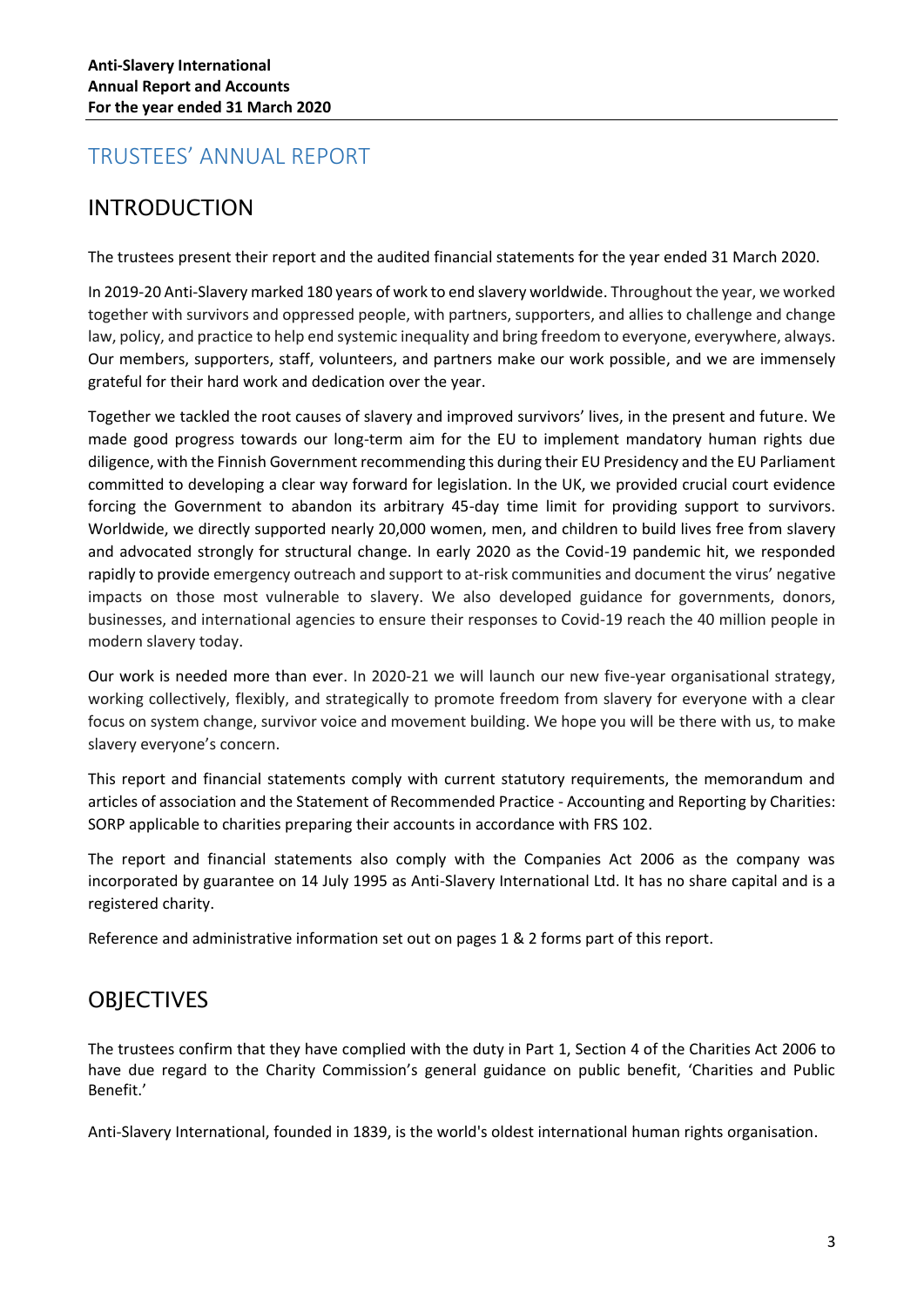The Charity's objectives are:

- 1. The elimination of slavery, the slave trade and all forms of unlawful forced labour and unlawful deprivation of freedom as from time to time mentioned in the Slavery Convention of 1926, the Supplementary Convention on the Abolition of Slavery, the Slave Trade and Institutions and Practices Similar to Slavery of 1956 and any other international treaties conventions or covenants prepared and executed or signed under the auspices of the United Nations; and
- 2. The advancement of public, education concerning the rights of indigenous peoples; and
- 3. The advancement of public education concerning human rights as outlined in the United Nations Universal Declaration of Human Rights of 1948 and concerning human rights abuse.

Anti-Slavery's vision is for: 'a world free from slavery'

Anti-Slavery's mission is 'to work directly and indirectly with beneficiaries and stakeholders from a grassroots to an international level to eradicate slavery and its causes from the world.'

# <span id="page-5-0"></span>OUR STRATEGY AND APPROACH

The organisation's strategic objectives reflecting the public benefit in 2019/20 were to develop and deliver work to ensure:

- 1. Duty bearers are responsive and accountable to the rights and needs of people affected by and vulnerable to slavery.
- 2. People affected by and vulnerable to slavery are empowered to understand, assert and claim their rights.
- 3. The social norms and attitudes that underpin and perpetuate slavery are rejected.
- 4. The financial sustainability of the organisation by generating increased voluntary income from a diverse range of sources.

Anti-Slavery International believes a world free from slavery will occur when people in slavery and their communities become empowered to assert and claim their right to freedom, justice and resources; when local institutions, communities and those who benefit from slavery adopt new social norms to repudiate slavery; and when governments and businesses provide a strong legal and policy framework in order to protect people from slavery and implement those laws and policies through robust practice.

Anti-Slavery International believes that national and local organisations are best placed to address slavery in their own country. They have a deep knowledge of the legal, cultural, historical and economic causes of slavery in their context; they are also closer to those who are affected by slavery. This means they are best positioned to develop and deliver direct interventions and advocate for changes to legal and customary practices and beliefs.

In partnership with national and local anti-slavery organisations, we develop programmes that are rooted in proven successes on the ground and which draw from our global experience and best practice. As a part of our partnership approach, we provide guidance and training on good governance and organisational development for anti-slavery organisations.

Anti-Slavery International has consultative status with the UN Economic and Social Council, participatory status with the Council of Europe and is a member of the International Labour Organisation Special List of Non-Governmental Organisations. We use this status to support national partners to conduct global and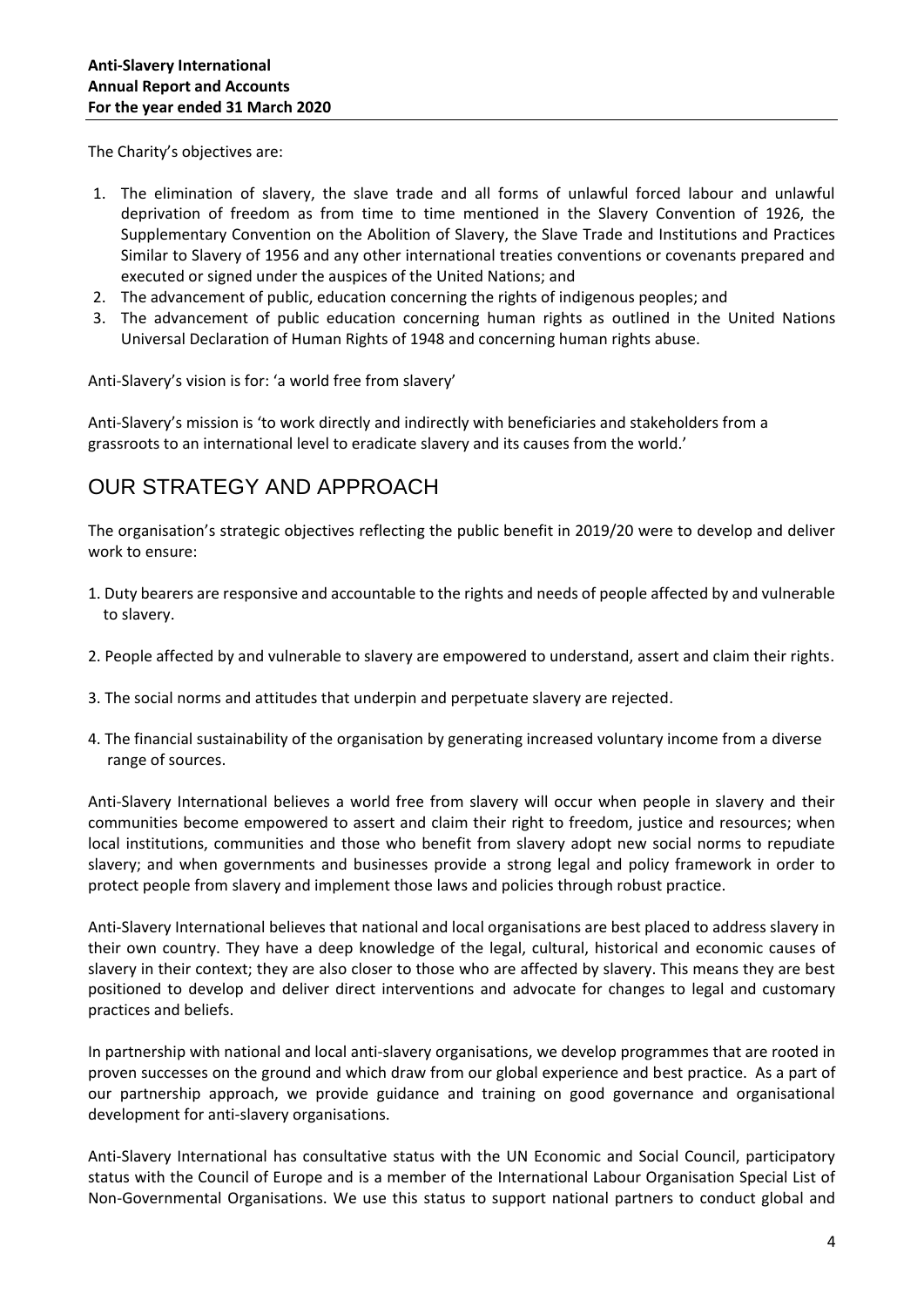regional advocacy and partner with other global human rights charities, and to help ensure that these international bodies are used effectively to tackle slavery. Organisations are more powerful when they speak together, and they can bring different expertise and knowledge to address the issue.

# <span id="page-6-0"></span>OUR WORK IN 2019/20

In 2019/20 we achieved the following results against our strategic objectives:

#### **Duty bearers are responsive and accountable to the rights and needs of people affected by slavery:**

Through our partnerships we challenged and equipped duty bearers in 10 countries to deliver on their responsibilities to end slavery. In partnership with national Anti-Slavery movements we worked with a wide range of duty bearers including police, teachers, the judiciary, local and national governments, and local, national, and global employers.

#### **People affected by slavery are empowered to understand, assert, and claim their rights:**

We worked to strengthen and support 14 overseas Anti-Slavery partners in 10 countries, directly supporting 19,546 people from marginalised and disadvantaged groups. In the UK we empowered 13 partner organisations to advocate for the rights of people affected by slavery.

#### **Social norms and attitudes that underpin and perpetuate slavery are rejected:**

Messages to positively influence the social norms and attitudes that underpin slavery reached the public through community engagement sessions; targeted radio, TV, print and social media, local drama groups and key opinion formers such as religious leaders and musicians.

#### **Ensuring the financial sustainability of the organisation by generating increased voluntary income from a diverse range of sources.**

We continued our focus on diversifying income through building our supply chain consultancy programme, developing our major gifts and individual giving programmes, and strengthening our finance and fundraising systems.

In accordance with the plans outlined in the 2018-19 Annual Report Anti-Slavery also conducted the following activities:

- We began the development of our 2020-25 strategy to ensure the organisation responds to the changing global context and continues to have an impact.
- Achieved a healthy balance of 59%:41% between restricted and unrestricted income sources, thanks to a generous legacy payment we received in the year. Excluding this we achieved a lower but still healthy balance of 70%:30%.
- <span id="page-6-1"></span>• Strengthened our finance, HR, and IT processes to better serve the organisation, including appointing a new Head of Finance & Resources.
- Continued to strengthen our Adult and Child safeguarding, supported by a dedicated Safeguarding Officer.
- Continued to develop our programmes across Africa, Asia and Europe with new work tackling slavery in supply chains in Mauritius, Bangladesh, Madagascar starting in the year.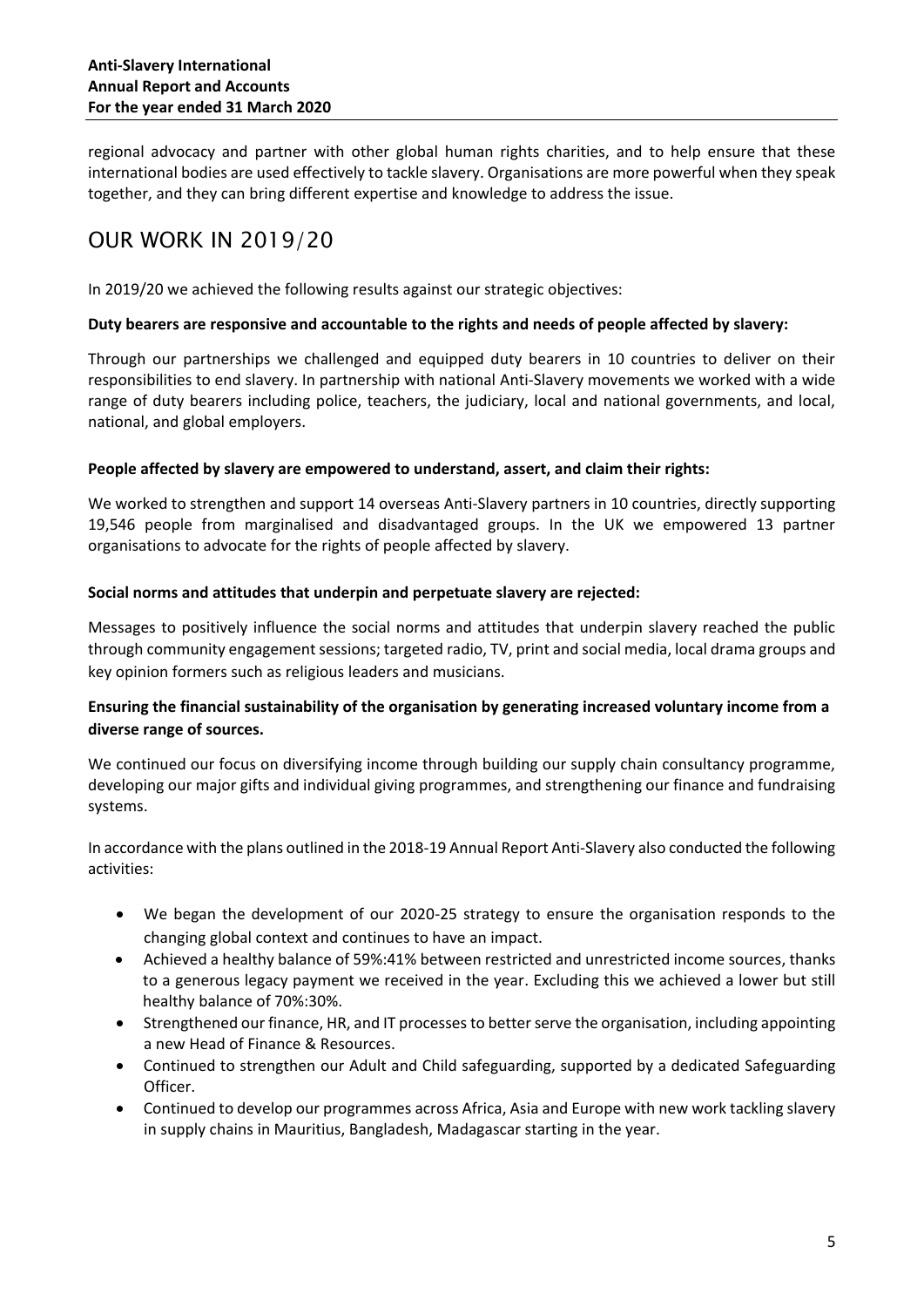#### PROJECTS AND PROGRAMMES

We ran the following projects and programmes in 2019/20:

#### *Worldwide*

#### **TACKLING FORCED AND CHILD LABOUR IN SUPPLY CHAINS**

Modern supply chains are complex and create conditions where slavery can thrive, aided by the continual urge to drive down costs and deliver shareholder profits. At least 16 million women, men and children are in forced labour in the private sector worldwide, with many slavery-produced goods consumed in the Global North. Addressing slavery practices in global supply chains is one of the central pillars of Anti-Slavery's work and continued to be a key focus of our work in 2019-20.

Current laws and voluntary "corporate social responsibility" are not enough to end slavery abuses in global supply chains; national and international laws that make businesses legally responsible for preventing human rights abuses in their supply chains and provide access to justice for victims are needed. Anti-Slavery has been at the forefront of pushing for corporate due diligence legislation at the EU (mHRDD) in recent years. In 2019-20 we continued to promote a systematic EU-wide approach to the eradication of forced and child labour in global supply chains.

We developed an active coalition of 100+ NGO partners working to secure mHRDD and secured the first business champions to publicly advocate for mHRDD. Thanks to strong, strategic alliances we have built within EU institutions, in 2019-20 the Finnish Government recommended the introduction of mHRDD during their EU Presidency and the EU Parliament committed to producing a report outlining its vision for mHRDD. Anti-Slavery continued to raise-awareness and push for both Governments and companies to take proactive steps to end human rights abuses in their supply chains more broadly, too.

After over a decade of campaigning alongside our partners in the Cotton Campaign, we saw some progress towards reform of the state-imposed forced labour system in Uzbekistan in 2019-20. As part of the coalition, we actively engaged with the Uzbek government to push for full reform and started to develop a framework to prevent forced labour, empower workers and farmers and to encourage sourcing from Uzbekistan once again. We also played a key role convening an emerging coalition of human and labour rights organisations and trade unionsto develop strategies to pressure major brands and retailers to end the use of state-imposed forced labour of people from the Xinjiang Uyghur Autonomous Region, known to local people as East Turkistan, and to engage governments and multilateral organisations to pressure the Chinese government to end the persecution of Uyghurs and other Turkic and Muslim-majority peoples. We will continue to pursue this vital advocacy work, which has potential for a huge impact on the lives of millions of vulnerable workers worldwide, in 2020-21 working closely with grass-roots partners in the Global South and other allies.

We continued to deliver our supply chains consultancy work supporting UK-based companies to fulfil their requirements under the Modern Slavery Act in 2019-20. We encouraged businesses to go beyond mere 'compliance', aiming to engage with businesses longer term as a 'critical friend', advising them on how to undertake due diligence in their supply chains and develop appropriate business strategies. Through this work we supported companies to review and improve their on-the ground practices, identifying risk areas and taking steps to prevent exploitation, generating vital unrestricted income towards our wider work to eliminate slavery. We expect to see a decline in this work initially in 2020-21, as companies' priorities change in response to the Covid-19 pandemic.

#### **INTERNATIONAL ADVOCACY**

Our international advocacy programme continued to build global and country level commitments to recognise and end slavery in all its forms in 2019-20, including the UN Human Rights Committee's call for urgent measures to end forced child begging in Senegal featuring three of our main policy recommendations, and strong pressure leveraged by the ILO Committee of Experts on Senegal and Mauritania. In September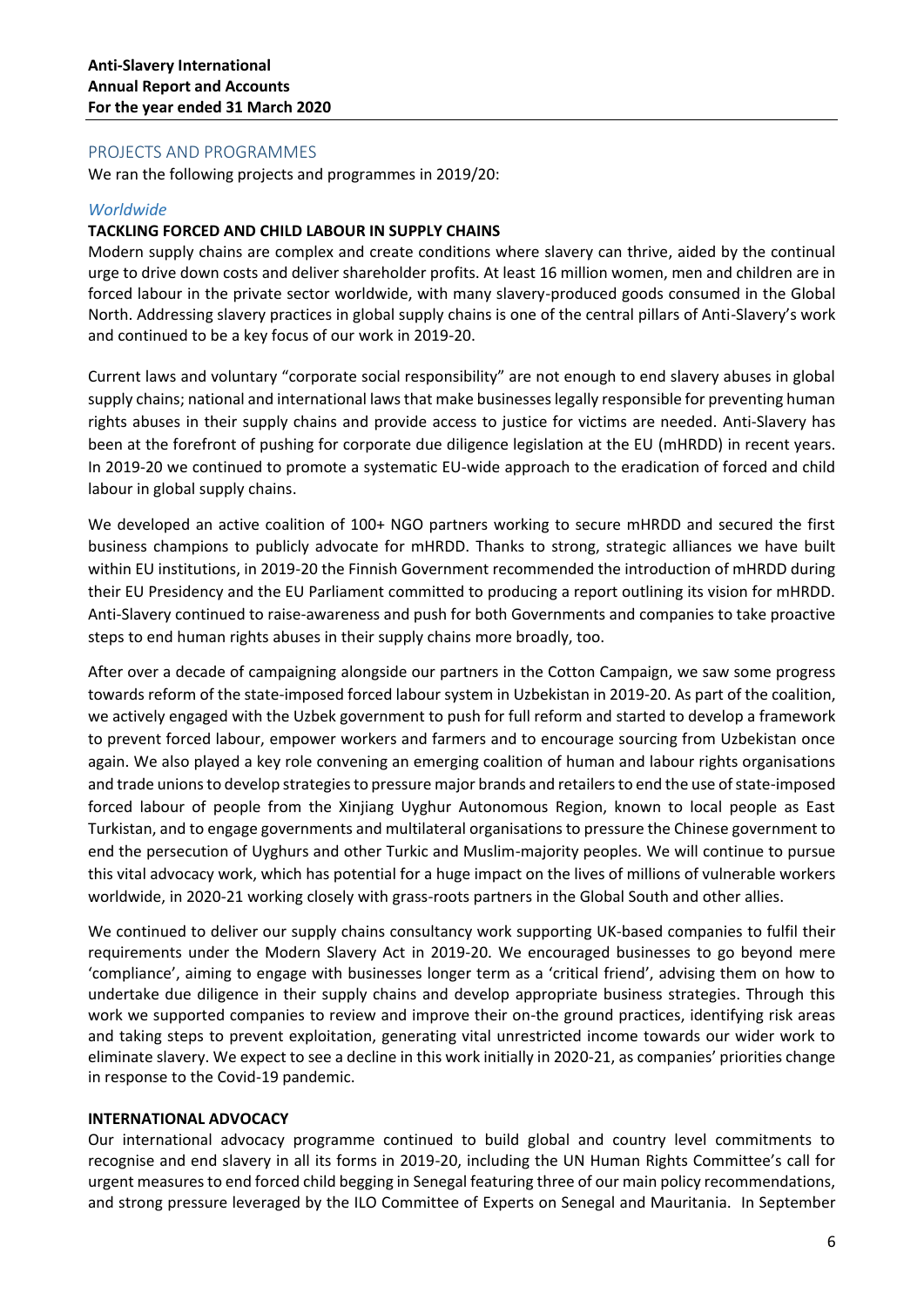2019 Urmila Bhoola, the Special Rapporteur on Slavery, presented her thematic report 'current and emerging forms of slavery' to the UN Human Rights Council and thanked Anti-Slavery for supporting her with our expertise and evidence throughout her six-year term. Thanks to our and others' advocacy the mandate of the Special Rapporteur on contemporary forms of slavery was extended for a further three years and Professor Tomoya Obokata was appointed to the post in March 2020. We continued to work with the UK Government to ensure that tackling slavery remains a foreign policy priority in 2019-20. The UK Government raised slavery issues in all its Universal Periodic Review interventions, including on Madagascar.

#### *Africa*

#### **EMANCIPATION OF COMMUNITIES OF SLAVE-DESCENT**

#### **Niger and Mauritania**

Partners – Timidria (Niger), SOS-Esclaves and Minority Rights Group International (Mauritania)

In 2019/20 to mark 10 years of working in West Africa to end descent-based slavery, we published *Difficult Path to Freedom*, a report charting our and our partners' achievements over 10 years including: supporting nine communities of slave descent to establish local schools and community services, taken over by the Nigerien Government who has used the model in eleven other more communities; helping shape Mauritania's new Anti-Slavery law and supporting its use in the first successful prosecutions for slavery in Mauritania's history. Alongside our partners in 2019/20, we continued to advocate for change locally, nationally, and internationally using the report's recommendations as a key tool.

**Mauritania** is one of the last countries in the world where people are still born into slavery and owned by other people, facing a lifetime of abuse, and forced labour despite legislation criminalising the practice. Anti-Slavery International continued to work with SOS-Esclaves to provide educational, economic and vocational training support to individuals from communities of slave descent who break free from servile relationships with 'masters' to build new lives. In partnership with SOS-Esclaves, 140 (75 girls and 65 boys) children and 460 adults (439 women and 21 men) of slave decent received literacy training, and/or small grants to support income generating activities.

In September 2019 we published an evaluation report *Lessons learned from socio-economic interventions in Mauritania*, featuring detailed analysis and recommendations for ensuring successful microfinance projects with survivor populations.

In **Niger**, despite slavery having been outlawed, communities of slave descent continue to experience high levels of discrimination and exploitation; these populations are usually destitute and illiterate with very limited access to basic services and no voice. With our partner Timidria we supported 800 children (421 girls and 379 boys) and 1,317 adults (741 women and 576) with education, training and income-generation support and supported many to gain access to their basic entitlements, such as ID and birth certificates. We also successfully advocated for the local authorities to take responsibility for installing and maintaining some of the basic infrastructure within the new settlements.

In March 2020, Anti-Slavery worked closely with partners to support their rapid responses to the global Covid-19 pandemic. Timidria (Niger) supported thirteen communities of slave descent (including four new communities) providing emergency food, health, and hygiene assistance, running awareness-raising radio programmes and caravans, and supplying pharmacy kits. SOS-Esclaves (Mauritania) provided food and hygiene related supplies to over 720 vulnerable slavery survivors.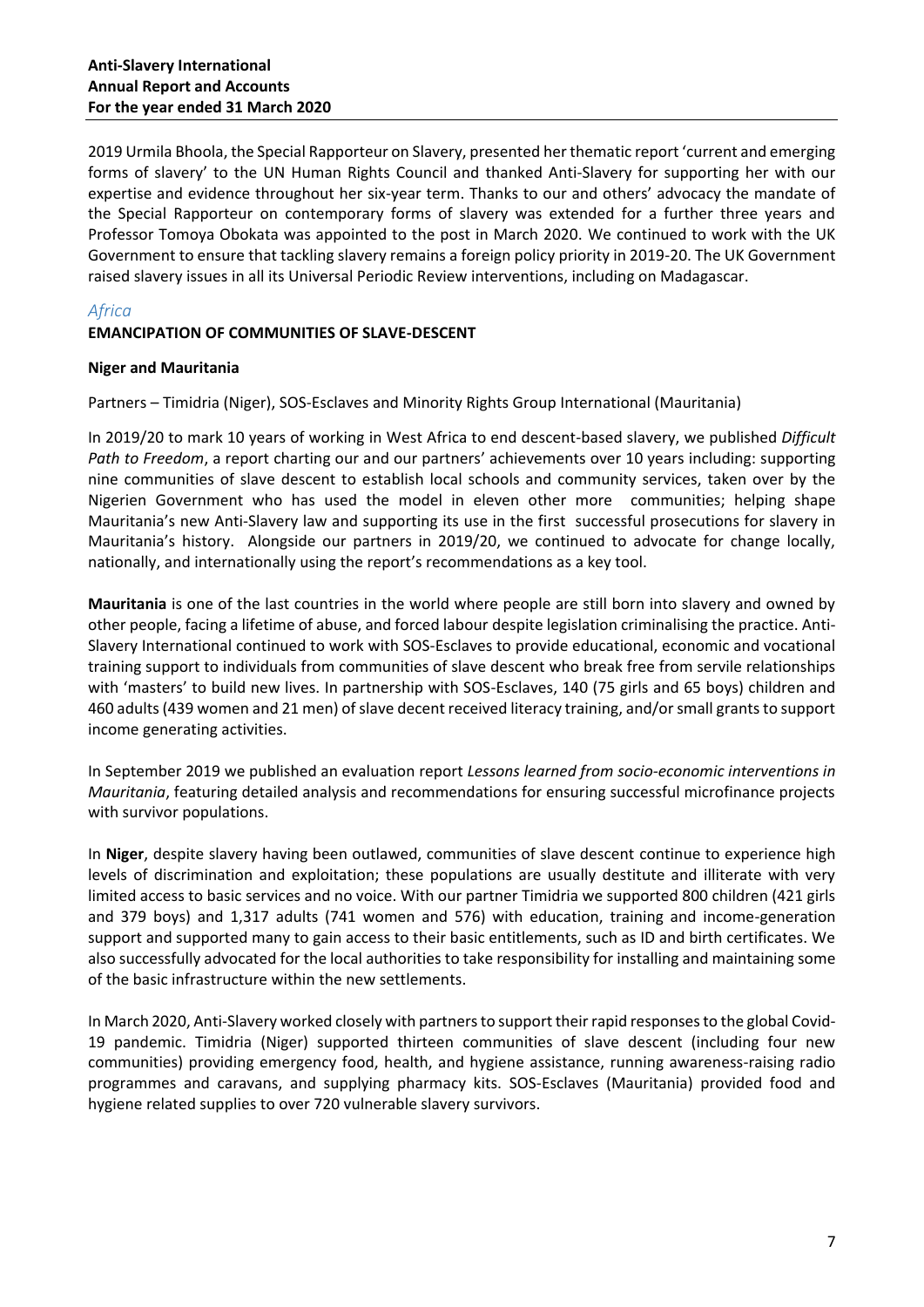#### **ENDING FORCED CHILD BEGGING**

#### **Senegal, Niger, Mali, and Nigeria**

Partners: Tostan International (Senegal), La Rencontre Africaine pour la Défense des Droits de l'Homme (RADDHO, Senegal), Association Nigérienne pour le Traitement de la Délinquance et la Prévention du Crime (ANTD, Niger), Environment et Développement du Tiers-Monde (ENDA, Mali), and the Resource Centre for Human Rights & Civic Education (CHRICED, Nigeria)

One of the most prevalent forms of slavery in West Africa is forced child begging in Qur'anic schools. In Senegal, up to 100,000 children in residential Qur'anic schools (daaras) are forced to beg on the streets. Far from their families and living in squalid conditions, students are often malnourished, vulnerable to disease and road accidents, and are physically or psychologically abused if they do not meet their begging quota. This system, which pays for children's education, is widely accepted in society (many are unaware of the extent of children's maltreatment and see the practice as a rite of passage in children's Islamic education, while giving alms serves as a religious deed for the wider population).

We worked with local communities, daaras and the government to develop constructive dialogue and action plans to address forced child begging and to work towards the implementation of an effective reform of the daara system. Since 2016 we have stopped or significantly reduced begging among 4,608 students(exceeding our original target of 2,206) and significantly improved conditions in 129 daaras (better food, living conditions, the inclusion of regular curriculum subjects like French and Maths alongside Qur'anic studies). In March we supported Tostan to adapt activities to address the risks posed by COVID-19 and related restrictions, including providing training courses for all staff and all daaras, distribution of emergency food assistance and provision of health/ hygiene kits.

With partner RADDHO, we continued to support the development of collaboration between organisations tackling forced child begging in Senegal, Niger, and Mali. In Nigeria in September 300 children – some as young as 5 years old – were rescued by police in Kaduna, Northern Nigeria having been chained, starved, tortured, and sexually abused by their Qur'anic Masters, raising awareness of the issue nationally and internationally. We supported partner CHRICED to develop two policy papers on how to tackle forced child begging among Qur'anic schools, which were used as advocacy tools with MPs and Government Officials as well as other community-based organisations.

In March 2020 with ANTD we published *Under the Radar*, on forced child begging in Niger (French), based on extensive field research and providing vital information on this widespread and under-documented problem. Our response to Covid-19 included supporting RADDHO to create radio broadcasts with content developed by children forced to beg themselves, on the specific vulnerabilities they face, and the need to protect them in these turbulent times.

At an international level we successfully advocated for the Human Rights Committee's call for urgent measures to end forced child begging, including specific reference to three of our main policy recommendations: accelerating the adoption of the draft *daara* reform law; ensuring a system of inspections with adequate resourcing of this; and granting civil status to civil society organisations to allow them to bring cases before the courts, alongside strong pressure for action leveraged by the ILO Committee of Experts.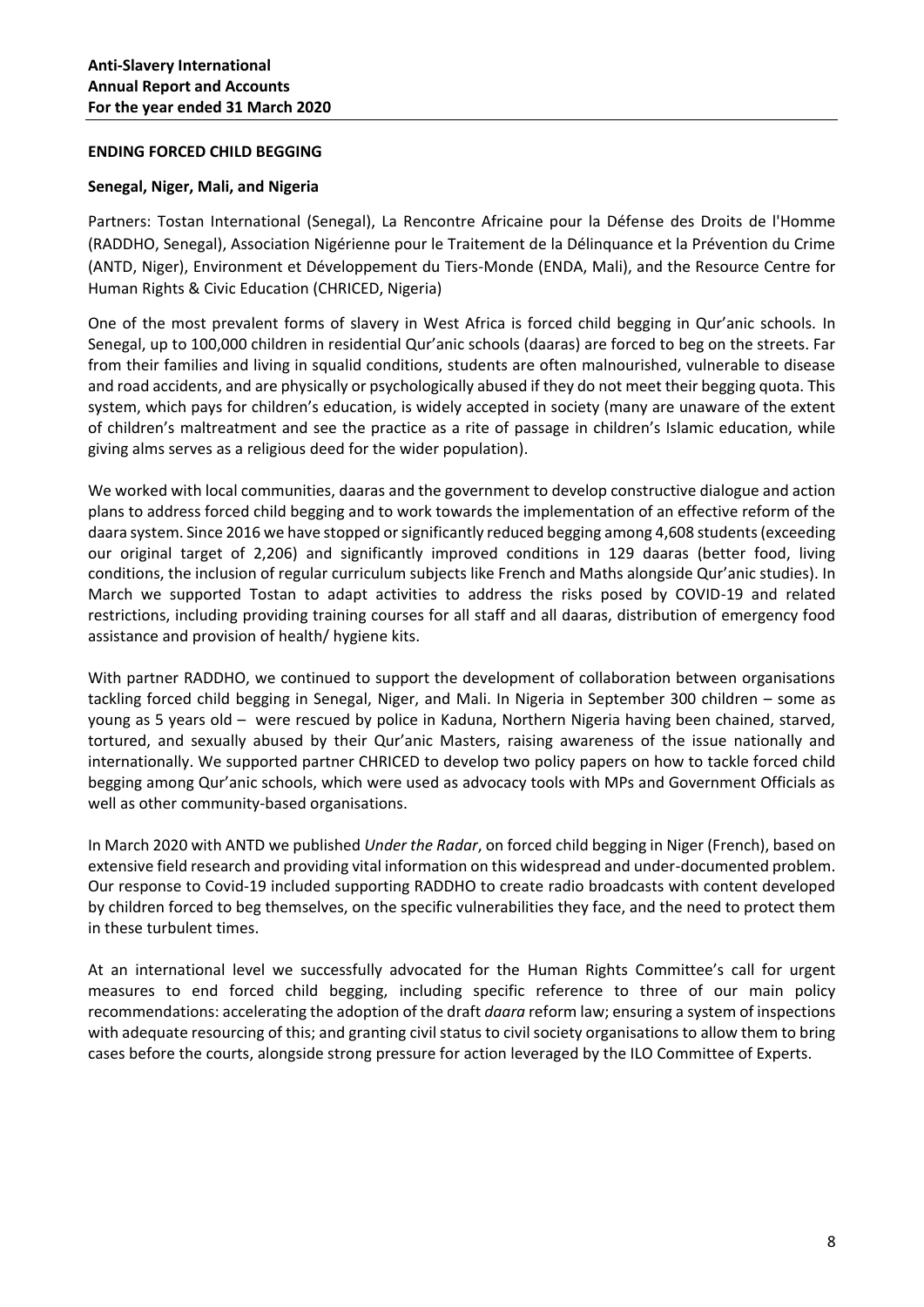#### **ENDING EXPLOITATION AND ABUSE OF CHILD DOMESTIC WORKERS**

#### **Tanzania**

#### Partner: Tanzania Domestic Workers Coalition

An estimated one million children work in formal or informal domestic work in Tanzania. While some receive shelter, food, education, and protection from early marriage, all are vulnerable to abuse and many are exploited. In 2012, we supported nine local NGOs to join and form the Child Domestic Workers Coalition (CDWC). Led by a former child domestic worker, the coalition now boasts 27 member organisations and, with support from Anti-Slavery, has had a real impact in tackling child domestic work locally. Our 2019 external evaluation found clear evidence that new community norms had been created, and children reporting abuse to the police was significantly higher in the two project districts than in the comparison district. By-laws setting out clearly defined ongoing processes for identifying and protecting child domestic workers and preventing children under 14 from working altogether have been passed in 15 ward districts across the two project districts.

#### *Asia*

#### **TACKLING TRAFFICKING AND COMMERCIAL SEXUAL EXPLOITATION OF CHILDREN**

#### **Nepal**

Partners – Children and Women in Social Service and Human Right (CWISH) and Samrakshak Samuha Nepal (SASANE)

Children and young people in Nepal are highly vulnerable to sexual and labour exploitation. With partners CWISH and SASANE from 2018 to 2020 we worked to raise awareness of the risks of trafficking and improve the quality and availability of support for survivors of child sex trafficking in Kathmandu and Pokhara. 300 children and young people reported an increased ability to make or influence decisions affecting their lives, with a further 975 demonstrating an increased understanding of children's rights, child trafficking and associated risks.

Almost 2,000 community members and 205 teachers reported increased awareness of child trafficking. 45 vulnerable young women (including survivors) were trained as paralegals, and 328 police and district attorneys demonstrated an understanding of best practices with regards to handling trafficking cases. 360 survivors expressed satisfaction with the police management of their case. Our external evaluation highlighted the project's value in reaching "*the most trafficking prone-areas, relatively inaccessible geographical areas, among marginalized communities, earthquake affected areas and areas in which other NGOs have not reached out to the community."* Our Report, Reaching Out for Justice, is the first in-depth research into access to justice for survivors of child sexual exploitation in Nepal. Published in Nepalese and English, its findings and recommendations will be a key advocacy tool going forwards.

#### **ENDING BONDED LABOUR**

#### **Nepal and India**

Partners: Nepal National Dalit Social Welfare Organisation (NNDSWO, Nepal)

Haliya communities in Nepal's remote far west region have been severely socially and economically marginalised for generations. Despite the Government abolishing the Haliya bonded labour system and cancelling the debts of Haliya bonded labourers in 2008, the rehabilitation process has been slow, uneven, and ultimately ineffective. Thousands of Haliya families are still trapped in bonded labour. They suffer from entrenched discrimination and social exclusion as bonded labourers and members of the Dalit caste. With partner NNDSWO, we are working to break intergenerational cycles of slavery, supporting highly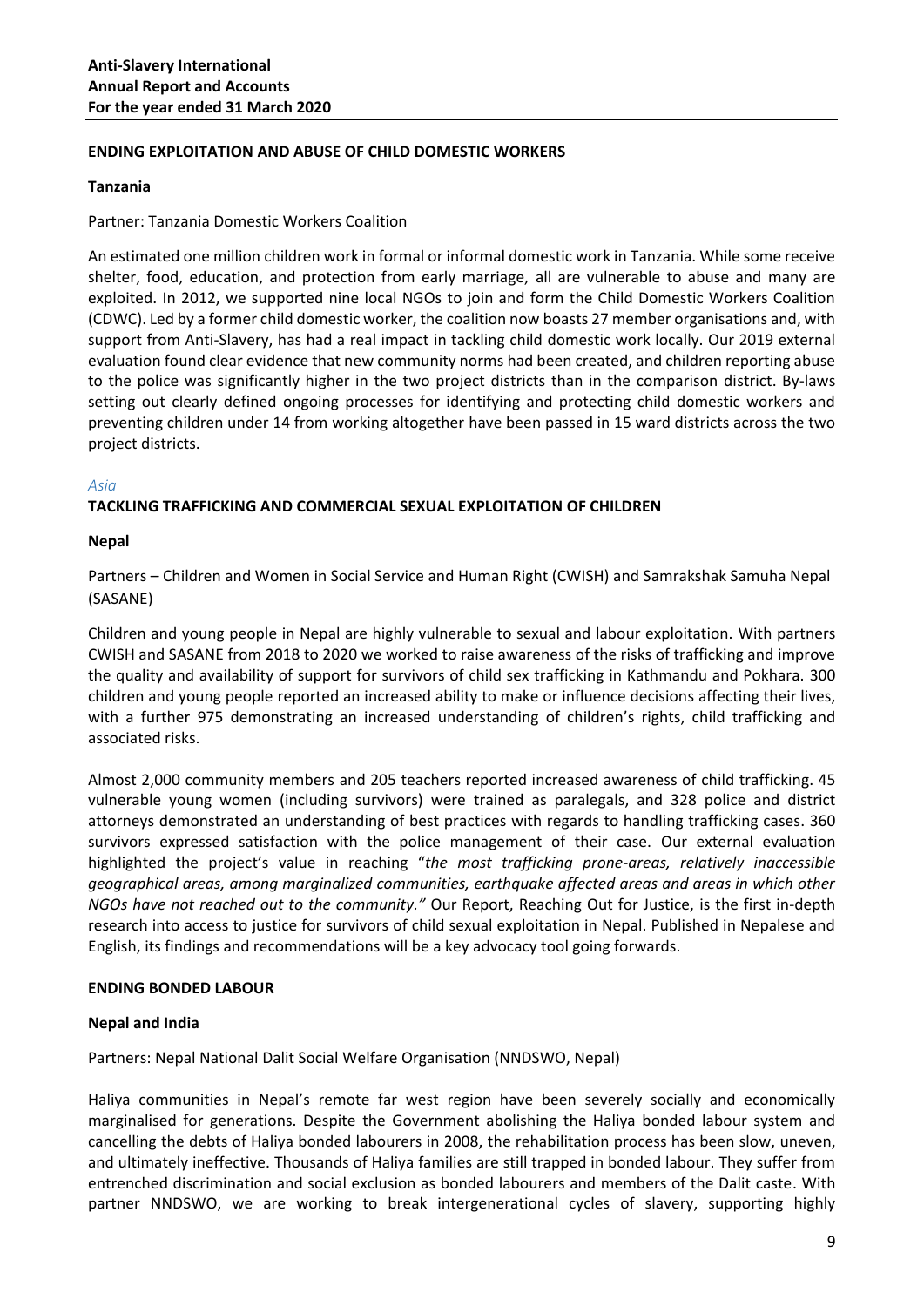marginalised Dalit women, men, and children to escape bonded labour, learn about and claim their rights, and access education and increase economic sustainability.

This year thanks to our project, 1,071 Haliya families (approximately 6,400 individuals) formally registered for the state rehabilitation package, which includes home and land of their own. In addition, 498 Haliya children and young people received tuition/schooling support. Over the project so far 121 young people have completed business start-up entrepreneur training and short skills courses, with 85% securing an income as a result. At the end of the year we worked with NNDSWO to conduct a rapid assessment and respond to the Covid-19 pandemic, providing food and soap to 3,000 households and public service broadcasting, with further responses planned for 2020-21 including education support to children returning to school and additional skills training as well as on-going monitoring of the rapidly evolving situation.

#### **REDUCING MODERN SLAVERY IN SUPPLY CHAINS**

#### **Bangladesh, Madagascar, Mauritius**

Partners: Ovibashi Karmi Unnayam Program (OKUP, Bangladesh), ECFORME (Madagascar), Confederation of Workers of Public and Private Sectors (CTSP, Mauritius).

At least 45,000 migrant workers are employed in export-oriented factories in Mauritius, the majority from Bangladesh and Madagascar. Many find themselves trapped in situations of debt bondage and forced labour, having paid extortionate recruitment fees whilst being deceived about the terms and conditions of employment in Mauritius. This innovative project aims to reduce migrant workers' vulnerability to exploitation throughout the employment cycle, working with grass-roots workers organisations, UK and global business buyers and Mauritian suppliers to provide vulnerable migrant workers with support pre and post-departure, focussing both on ethical recruitment and decent work practices and including the development of a workers' rights app to provide migrant workers with information about their rights and access to a complaints mechanism.

With partner CTSP we set up a Migrant Resource Centre, which had provided support to 370 workers and delivered awareness-raising activities to 98 workers by the end of the year. We also developed awarenessraising and training materials for pre-departure training in Bangladesh and Madagascar – and UK Brand Princes Tuna agreed to pilot this training in their supply chain. The Covid-19 pandemic has had a huge impact on the project, with closed borders and restricted travel halting recruitment of new migrant workers in Bangladesh, Madagascar and elsewhere and the need to pivot to remote support. We have supported partners to develop innovative online ways of providing support, including supporting CTSP to launch a remote advice line and distribute essential emergency items to migrant workers (including soap/hand sanitizer). We will continue to seek new and innovative ways to ensure this project can respond effectively to the changing landscape in light of the pandemic, providing effective rights advice, guidance and support to vulnerable workers throughout the work cycle and continuing to work with companies and Governments to significantly reduce the incidence of modern slavery in Mauritian factories supplying our goods.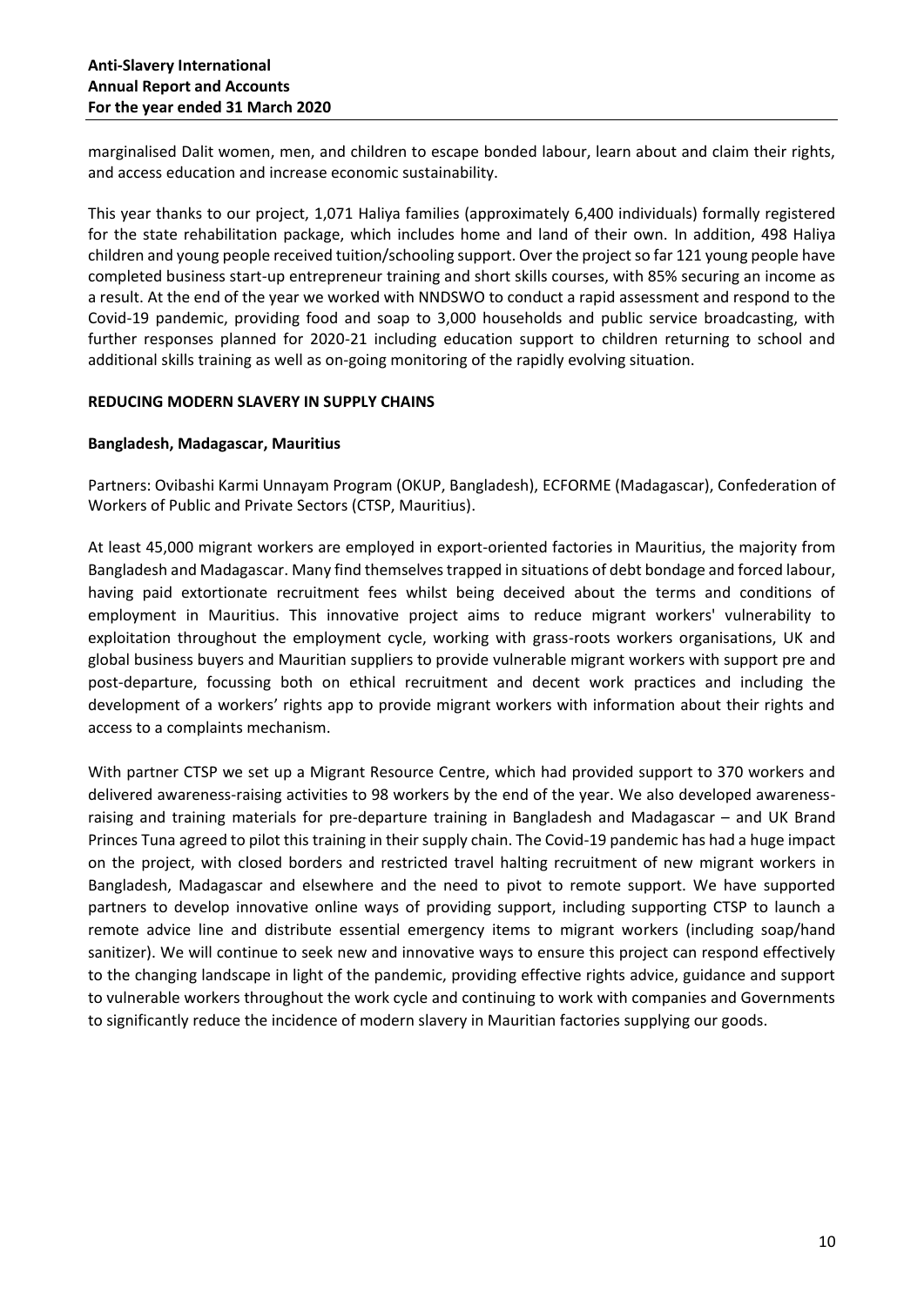#### *Europe*

#### **THE ANTI-TRAFFICKING MONITORING GROUP (ATMG)**

**UK**

Partners: AFRUCA, Ashiana Sheffield, Bawso, ECPAT UK, Focus on Labour Exploitation (FLEX), Helen Bamber Foundation, Kalayaan, Law Centre (NI), the Snowdrop Project, the TARA service and UNICEF UK.

We continued to chair and host the ATMG to monitor the UK's implementation of the Council of Europe Convention on Action against Trafficking in Human Beings (the Trafficking Convention) and the EU Directive on Trafficking in Human Beings (2011/36/EU).

In July, the ATMG provided crucial evidence in a successful legal challenge stating that support to victims should be needs-based and not subject to an arbitrary 45-day cut-off. The Government conceded and developed new guidance (introduced late 2019); we are closely monitoring its implementation and will continue to advocate to ensure survivors' needs are met. In September we published *Real People, Real Lives* outlining our impact in our first 10 years.

Throughout the year, we continued to advocate for reforms to the National Referral Mechanism (framework for identifying trafficking victims and providing support), with many changes reflecting ATMG research and recommendations(e.g. negative second stage decisions reviewed by an independent panel). We coordinated the sector's Covid-19 response around victim support (e.g. ensuring an amendment to the Coronavirus Bill was tabled). The ATMG was the first coalition established world-wide to hold a Government to account on its Anti-Slavery commitments.

During the year, we shared learning globally with partners in Australia, Brazil, Europe, and Hong Kong. We initiated a new, survivor-led research project to explore survivors' expectations and experiences of the UK's Anti-Slavery response and identify key challenges. This had to be halted in March 2020, due to Covid-19, but we are committed to working directly with survivors and ensuring their needs and priorities continue to guide the ATMG's work and priorities in 2020/21.

#### <span id="page-12-0"></span>FUNDRAISING AND COMMUNICATIONS

Anti-Slavery International continued work to grow income across a diverse range of sources. Guided by our Fundraising and Communications strategy our small team raised income and developed and improved fundraising systems and processes. In 2019/20 our fundraising activities included:

- Grant fundraising from institutional bodies such as governments and multi-lateral inter-governmental agencies.
- Grant fundraising from trusts and foundations.
- Fundraising from individual donors through both digital and postal appeals. In early 2020, we developed our second digital donor recruitment campaign to grow supporters through social media and email campaigns with very encouraging results. Postal appeals for support from warm supporters and members in 2019/20 took place in April, September, October, November, December, and February. These included the 180<sup>th</sup> anniversary edition of our Reporter magazine (October) and our 2019 Impact Report (February).

No fundraising agencies generating direct income worked on Anti-Slavery's behalf in 2019/20.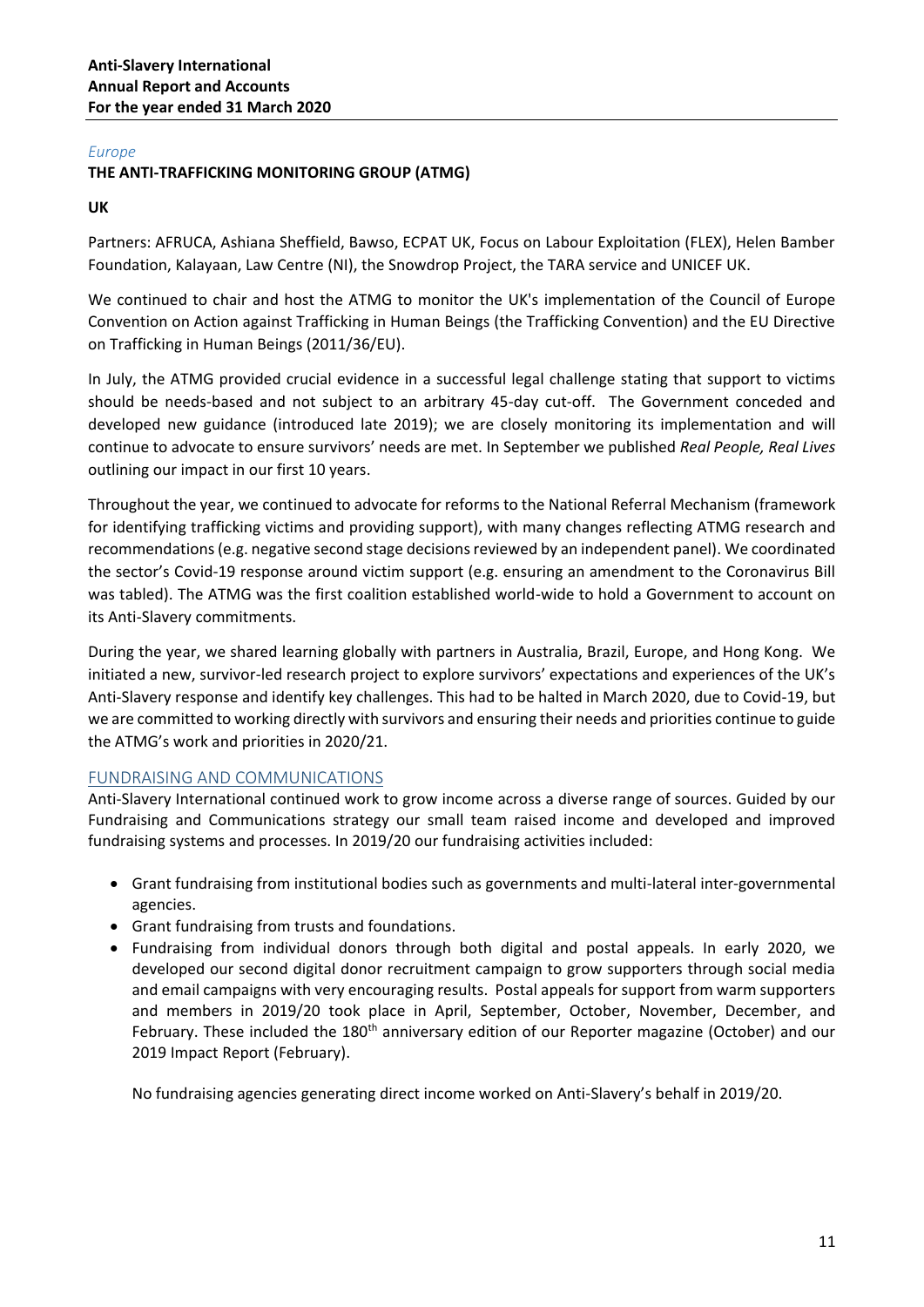- We generated additional income from major gifts from high-net worth individuals through improved communication and cultivation. The organisation received income from pledges received in the previous year as well as a renewed 3-year pledge from one committed supporter.
- Community and event fundraising highlights included a ball, a collection at Westminster Abbey, RAG events at Edinburgh and Newcastle Universities and contributions from Quaker Meetings. We published a DIY fundraising resource for supporters, too. Towards the end of the year, we encouraged supporters to participate in virtual challenges as many events were cancelled due to Covid-19.
- Corporate income benefitted from a new corporate partner and a one-off gift from a known company. Income from trading activity in the form of paid consultancy offered to companies and organisations seeking expertise on addressing slavery in their operations was lower than budgeted as it took longer than expected to recruit a post to fulfil this function and, in the final month of the year, due to the impact of Covid-19.

In keeping with the recommendations of the Fundraising Regulator, Anti-Slavery's operations adhere to the Codes of Fundraising Practice. The organisation ensures that all voluntary income-generating staff are members of the Institute of Fundraising. Adherence to the code is monitored in regular supervision with staff. In the few instances where volunteers fundraise for Anti-Slavery's work, staff advise their fundraising efforts to ensure adherence to the law and regulation while encouraging a positive fundraising experience and outcome. Our new DIY fundraising resource also includes guidance for members of the public who wish to fundraise either in their community, or with their company for Anti-Slavery International.

#### Participation in fundraising regulation and compliance with the codes

Anti-Slavery International adheres to its ethical policy on the receipt of individual donations and IOF guidance on interacting with potentially vulnerable people.

The fundraising team received one fundraising complaint in the year, regarding a mailing which was felt to be inappropriate by one supporter. We directly addressed the supporter's concerns and took the remedial actions the supporter requested including updating contact preferences.

Over the past 12 months the organisation has continued its work to improve the quality of accurate and reliable data it holds about individuals and organisations, and to improve content and contact preferences that we hold on our members and supporters.

On occasions, Anti-Slavery receives emails and calls from school children keen to support the organisation's work. In these situations, care is taken to ensure that a parent or schoolteacher is a key contact along with any older children where possible, and on behalf of younger children. This is typically assessed by school age – primary school age, and secondary school age. Anti-Slavery does not knowingly send any marketing material or conduct any unsolicited communications to any young people.

### <span id="page-13-0"></span>RISK AND FINANCE

#### <span id="page-13-1"></span>RISK MANAGEMENT

Trustees monitor risks regularly and undertake a thorough risk review annually. This involves identifying the types of risk the charity faces, prioritising them in terms of potential impact and the likelihood of occurrence and identifying ways of mitigating them. As part of this process trustees keep the adequacy of the charity's internal controls under review and, wherever possible, comply with best practice. During the year, a completely revised financial manual was developed, further strengthening internal controls.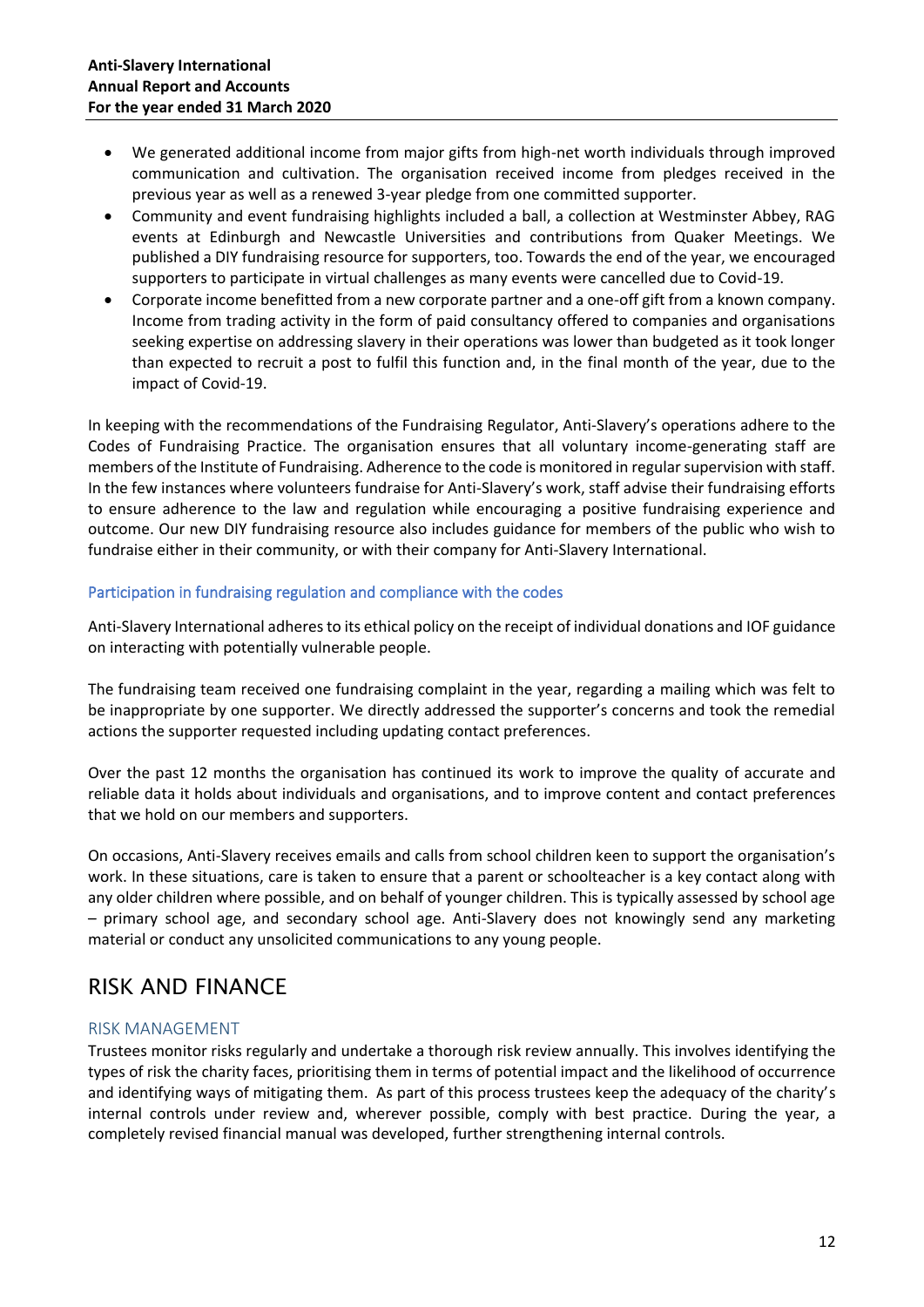Additionally, the Finance Committee and Board assesses and reviews key risks on a quarterly basis. These include risks relating to the safety and security of staff which are mitigated by stringent assessment, procedures, and insurance.

#### **The four leading risks identified by this ongoing process are as follows**:

#### **1. Inability to raise sufficient funds to deliver ASI's strategic aims.**

In 2019/20 we continued with our investment plan to grow our unrestricted income with a focus on major gifts and individual giving to ensure net growth from 2020 onwards. We monitored and reviewed progress throughout the year, incorporating learning to strengthen our fundraising approaches. In 2019/20 we continued to strengthen the process for developing restricted donor applications to ensure maximum recovery of organisational costs. The balance of 59%:41% between restricted and unrestricted income sources benefited because of a large legacy gift received during the year. Excluding this the balance remained healthy at 30%:70%.

#### **2. Negative political and economic changes.**

The senior management team is preparing for the possibility of a no-deal BREXIT by understanding and planning for the potential implications on both our operations and staff. This has involved consideration of the economic impact and ensuring the charity has robust financial systems in place to manage the risk. We have monitored the situation regarding the impact on our EU national staff and cultivated a wide range of new donors and global allies.

#### **3. Safeguarding.**

During the year we appointed a Safeguarding Officer to strengthen our Adult and Child Safeguarding policies and to provide training and specialist support to staff. Through our BOND and other networks, we ensure we keep abreast of sector best practice developments in these areas. During the year, the Safeguarding Officer also increased their work to support overseas partners.

#### **4. COVID-19**

Whilst the full extent of COVID-19 started to happen towards the end of the financial year, from a going concern perspective the senior management team and Trustees have been regularly reviewing the charities financial position over a 3-year period. To better support monitoring of this specific risk we have introduced a COVID-19 risk assessment so we can identify risks and implement appropriate management action.

#### <span id="page-14-0"></span>FINANCE REVIEW

Total income was £2.7m (2019 £2.9m). Whilst the charity benefited from a large legacy donation during the year, restricted income fell by £577k primarily due to a number of our Africa programmes closing during the year.

Unrestricted funding was higher than last year at £1.09m (2019: £0.80m) due to exceptional performance on legacy income. Whilst funding from individuals fell by £136k compared to the previous year, funding from our corporate work increased by £53k. The main reason for the fall in income from individuals was the timing of a major donation which was received at the start of the new financial year.

Unrestricted expenditure was slightly higher than last year at £0.90m (2019: £0.80m). This reflects the continued investment in our fundraising whilst improving the charities financial management and cost recovery against fixed costs.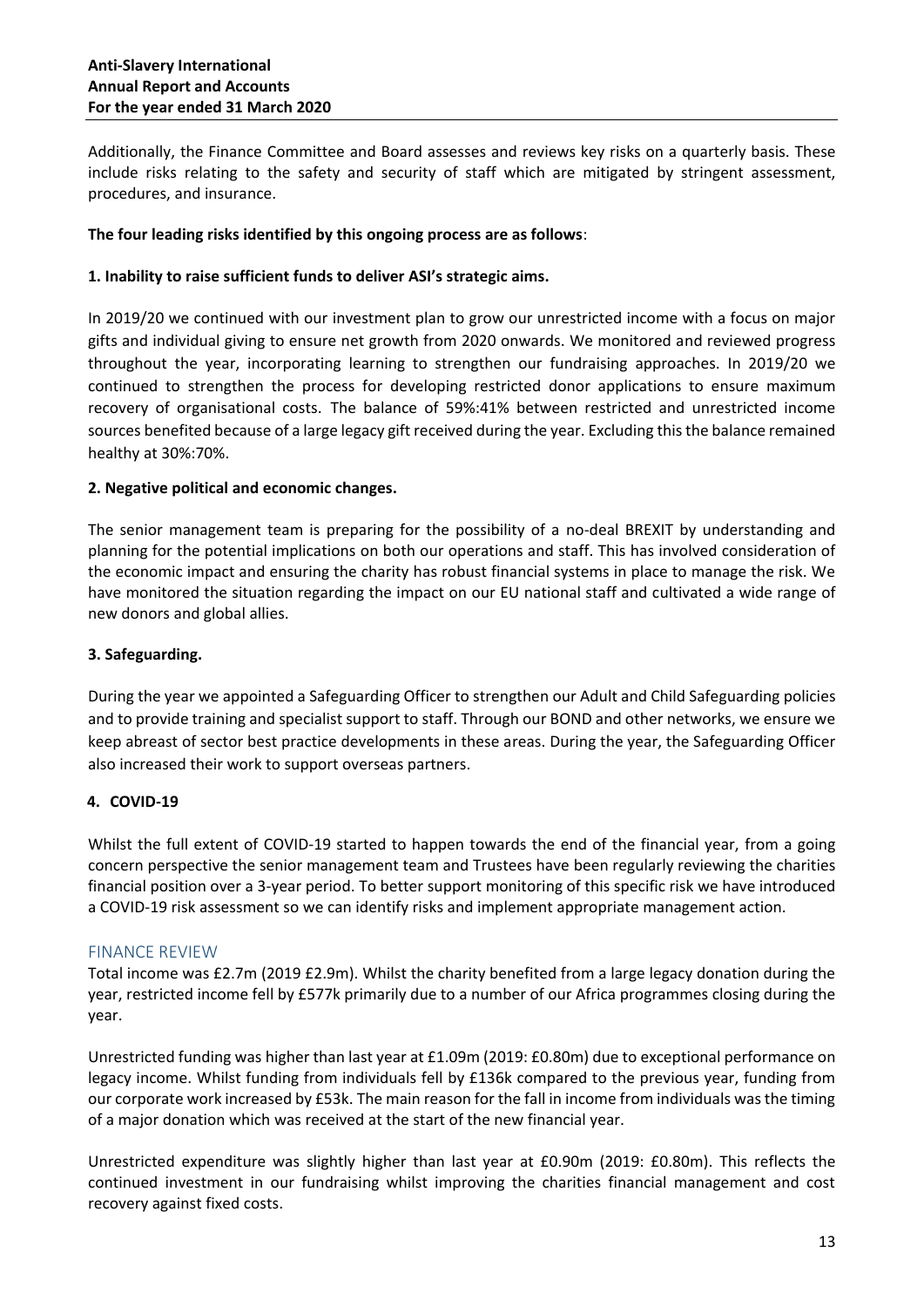#### <span id="page-15-0"></span>RESERVES POLICY

The organisation aims to maintain unrestricted reserves at £250,000 representing roughly three months of expenditure. At the end of the financial year unrestricted reserves improved from £77,942 to £263,977. Free reserves (unrestricted net current assets excluding restricted funds, designated funds, fixed assets, and longterm liabilities) are now £430,188 strengthened during the year by the surplus on unrestricted activities.

Trustees and senior management monitor the financial position regularly to keep abreast of any upcoming risks that may impact on the reserves position. We continue to invest in our unrestricted fundraising capability and ensure that a greater proportion of fixed costs are funded by institutional donors, allowing us to rebuild and then maintain our reserves. By monitoring financial risks, the Finance Sub-Committee can determine if the current reserves target is set at an appropriate level.

#### <span id="page-15-1"></span>GOING CONCERN

Trustees have considered all material uncertainties and risks, including COVID-19, which may impact upon the organisations ability to continue as a going concern. Trustees believe that despite these challenges the charity is a going concern. The Trustees formed this conclusion by reviewing the financial performance of the organisation with reference to forecast levels of free reserves and cash flow projections.

As a result of COVID-19 Trustees and Senior Management have increased the regularity of its financial forecasts in both the short and medium term. We continue to strengthen our financial processes and systems so we can monitor financial risk, and where required, take appropriate management action. Towards the end of the year we strengthened our finance team by recruiting an experience and qualified Finance Manager who will focus on developing financial reporting and internal controls.

<span id="page-15-2"></span>In considering the risk of COVID-19, Senior Management have revisited the approved budget for 2020/21, which included investment in our fundraising team to support delivery on the investment model and increase funding from both our unrestricted and institutional donors. Provision was also included in the budget to support the new strategy and strengthen our programme and advocacy work. Whilst COVID-19 has had an impact on some of the organisations income streams we have been able to mitigate this by pausing some of the planned investment which has helped to maintain our financial position over the three-year period. Trustees will continue to monitor the financial risk on a monthly basis whilst we have the uncertainty of COVID-19.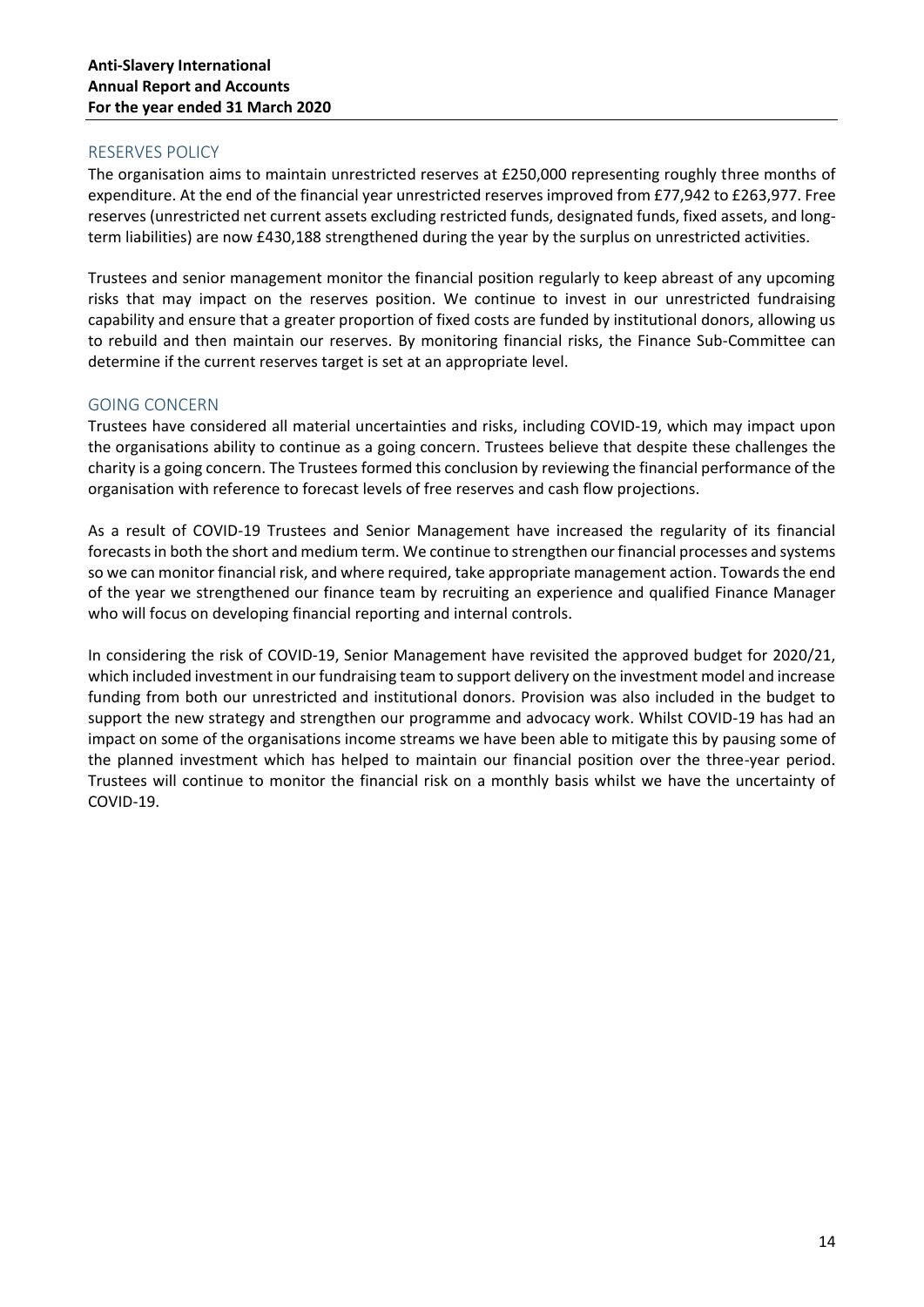# STRUCTURE, GOVERNANCE AND MANAGEMENT

The charity is governed by a Board of Trustees who meet regularly during the year. Trustees serve for a threeyear period and may be re-elected for a maximum of two further consecutive terms of three years each. The Board delegates some functions to the Finance Sub-Committee and the People and Organisational Development Sub-Committee, all of which include trustees. The committees operate under terms of reference and each committee has its work reviewed by the Board as appropriate. A process of skills-based open recruitment to source new trustees is employed. New trustees are briefed on the Memorandum and Articles of Association, risk register, policies, and procedures. This includes briefing on issues such as delegation of authority, recruitment, reserves, conflicts of interest and current and previous year's financial performance.

Trustees are responsible for the strategic direction of Anti-Slavery and delegate management to the Chief Executive Officer who reports on performance against operational plans approved by the Board. The Chief Executive Officer and Head of Finance and Resources report regularly to the Treasurer of the Finance Sub-Committee on the financial position and financial risk. Management information and financial analysis reports are received quarterly by the Board.

#### <span id="page-16-0"></span>REMUNERATION POLICY FOR KEY MANAGEMENT PERSONNEL

The trustees consider the trustee board and the senior management team to comprise the key management personnel of the charity in charge of directing and controlling the affairs of the charity. The trustees give their time freely and no trustee received remuneration in the year. Details of trustee expenses are disclosed in the notes to the account.

The Chief Executive Officer is on a spot salary determined by the People and Organisational Development Committee of Anti-Slavery's board and approved by the board. This committee also oversees the terms and conditions of all other Anti-Slavery staff. All other staff including senior management staff are on an appropriate grade on the salary grading system.

#### <span id="page-16-1"></span>KEY PERSONNEL CHANGES IN 2019/20

A permanent Head of Finance and Resources, Shane Carter, a qualified accountant with eighteen years' experience in the not for profit sector, was appointed from June 2019 replacing two interim Heads of Finance who served throughout the year.

#### <span id="page-16-2"></span>STATEMENT OF RESPONSIBILITIES OF THE TRUSTEES

The trustees (who are also directors of Anti-Slavery International for the purposes of company law) are responsible for preparing the trustees' annual report and the financial statements in accordance with applicable law and United Kingdom Accounting Standards (United Kingdom Generally Accepted Accounting Practice).

Company law requires the trustees to prepare financial statements for each financial year which gives a true and fair view of the charitable company and of the incoming resources and application of resources, including the income and expenditure, of the charitable company for that period. In preparing these financial statements, the trustees are required to:

- Select suitable accounting policies and then apply them consistently.
- Observe the methods and principles in the Charities SORP.
- Make judgements and estimates that are reasonable and prudent.
- State whether applicable UK Accounting Standards and statements of recommended practice have been followed, subject to any material departures disclosed and explained in the financial statements.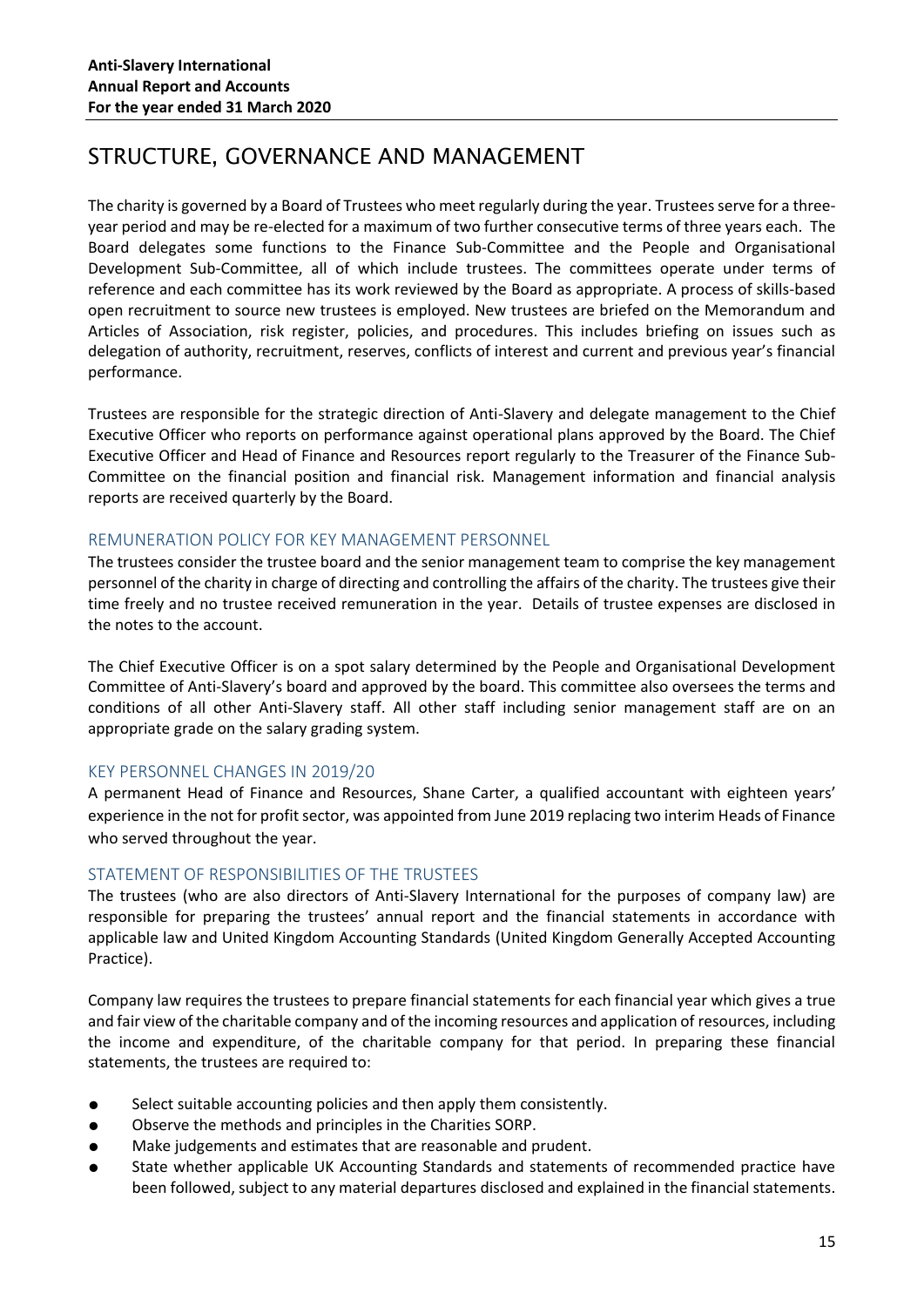● Prepare the financial statements on the going concern basis unless it is inappropriate to presume that the charity will continue in operation.

The trustees are responsible for keeping adequate accounting records that disclose with reasonable accuracy at any time the financial position of the charitable company and enable them to ensure that the financial statements comply with the Companies Act 2006. They are also responsible for safeguarding the assets of the charitable company and hence for taking reasonable steps for the prevention and detection of fraud and other irregularities.

In so far as the trustees are aware:

- There is no relevant audit information of which the charitable company's auditors is unaware.
- The trustees have taken all steps that they ought to have taken to make themselves aware of any relevant audit information and to establish that the auditor is aware of that information.

The trustees are responsible for the maintenance and integrity of the corporate and financial information included on the charitable company's website. Legislation in the United Kingdom governing the preparation and dissemination of financial statements may differ from legislation in other jurisdictions.

Members of the charity guarantee to contribute an amount not exceeding £1 to the assets of the charity in the event of winding up. The trustees are members of the charity, but this entitles them only to voting rights. The trustees have no beneficial interest in the charity.

# <span id="page-17-0"></span>PLANS FOR 2019/20

<span id="page-17-1"></span>In 2020/21 we will begin to implement our new organisational strategy focussing on challenging and changing law, policy, and practice so everyone, everywhere can be free from slavery. We will build on our successes in 2019/20 and continue to respond flexibly, collaboratively, and effectively to the challenges we face.

We will:

- Strengthen our programme, policy, and advocacy work, with a renewed focus on promoting system change, survivor voice and movement building.
- Continue to learn from our short-term rapid Covid-19 response as we develop our longer-term interventions, reviewing and changing our working practices (e.g. increasing remote partnership working/reducing travel).
- Invest in growing our unrestricted income with a focus on major gifts and individual giving to ensure net growth from 2020 onwards.
- Ensure there is a healthy balance between restricted and unrestricted income sources.
- Strengthen our finance and IT systems and processes to better serve the organisation.
- Continue to strengthen our safeguarding in response to the pandemic and as new sector standards emerge.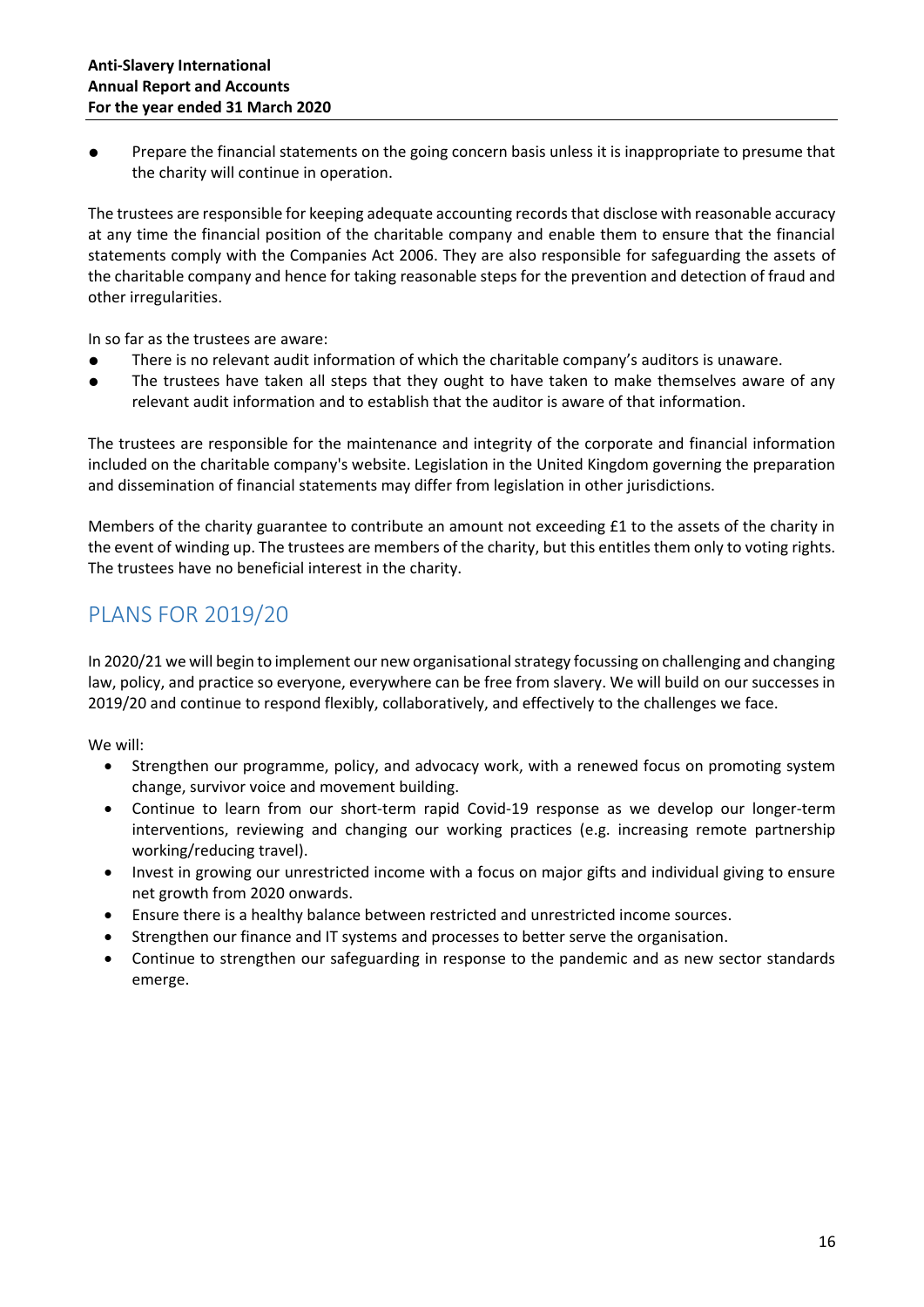# AUDITOR

Sayer Vincent LLP was re-appointed as the charitable company's auditor during the year and has expressed its willingness to continue in that capacity.

The trustees' annual report has been approved by the trustees on the 22 September 2020 and signed on their behalf by

Sunil Sheth Chair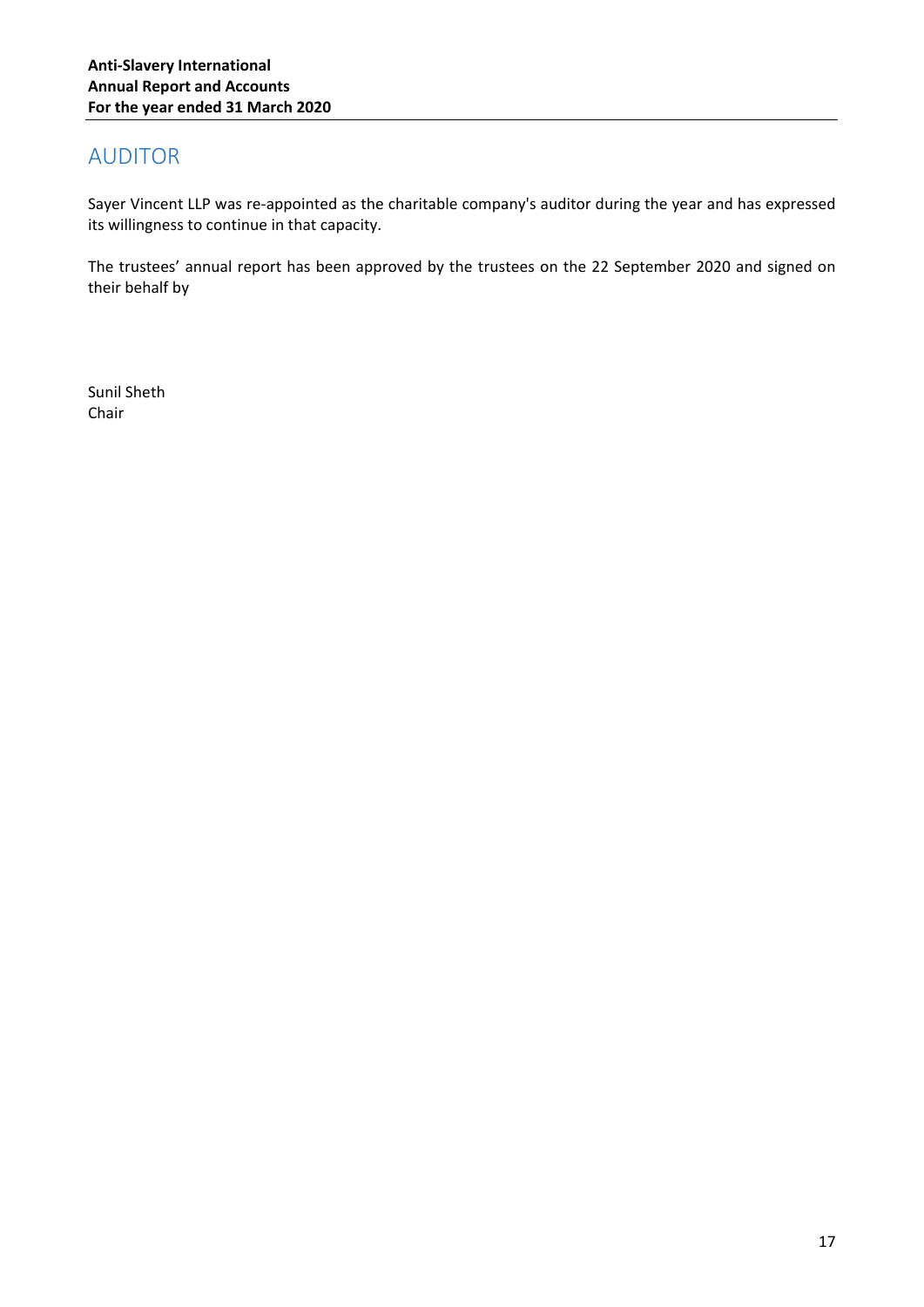### <span id="page-19-0"></span>Opinion

We have audited the financial statements of Anti-Slavery International (the 'charitable company') for the year ended 31 March 2020 which comprise the statement of financial activities, balance sheet, statement of cash flows and notes to the financial statements, including a summary of significant accounting policies. The financial reporting framework that has been applied in their preparation is applicable law and United Kingdom Accounting Standards, including Financial Reporting Standard 102 The Financial Reporting Standard applicable in the UK and Republic of Ireland (United Kingdom Generally Accepted Accounting Practice).

In our opinion, the financial statements:

- Give a true and fair view of the state of the charitable company's affairs as at 31 March 2020 and of its incoming resources and application of resources, including its income and expenditure, for the year then ended;
- Have been properly prepared in accordance with United Kingdom Generally Accepted Accounting Practice.
- Have been prepared in accordance with the requirements of the Companies Act 2006.

### <span id="page-19-1"></span>Basis for opinion

We conducted our audit in accordance with International Standards on Auditing (UK) (ISAs (UK)) and applicable law. Our responsibilities under those standards are further described in the Auditor's responsibilities for the audit of the financial statements section of our report. We are independent of the charitable company in accordance with the ethical requirements that are relevant to our audit of the financial statements in the UK, including the FRC's Ethical Standard and we have fulfilled our other ethical responsibilities in accordance with these requirements. We believe that the audit evidence we have obtained is sufficient and appropriate to provide a basis for our opinion.

### <span id="page-19-2"></span>Conclusions relating to going concern

We have nothing to report in respect of the following matters in relation to which the ISAs (UK) require us to report to you where:

- The trustees' use of the going concern basis of accounting in the preparation of the financial statements is not appropriate; or
- The trustees have not disclosed in the financial statements any identified material uncertainties that may cast significant doubt about the charitable company's ability to continue to adopt the going concern basis of accounting for a period of at least twelve months from the date when the financial statements are authorised for issue.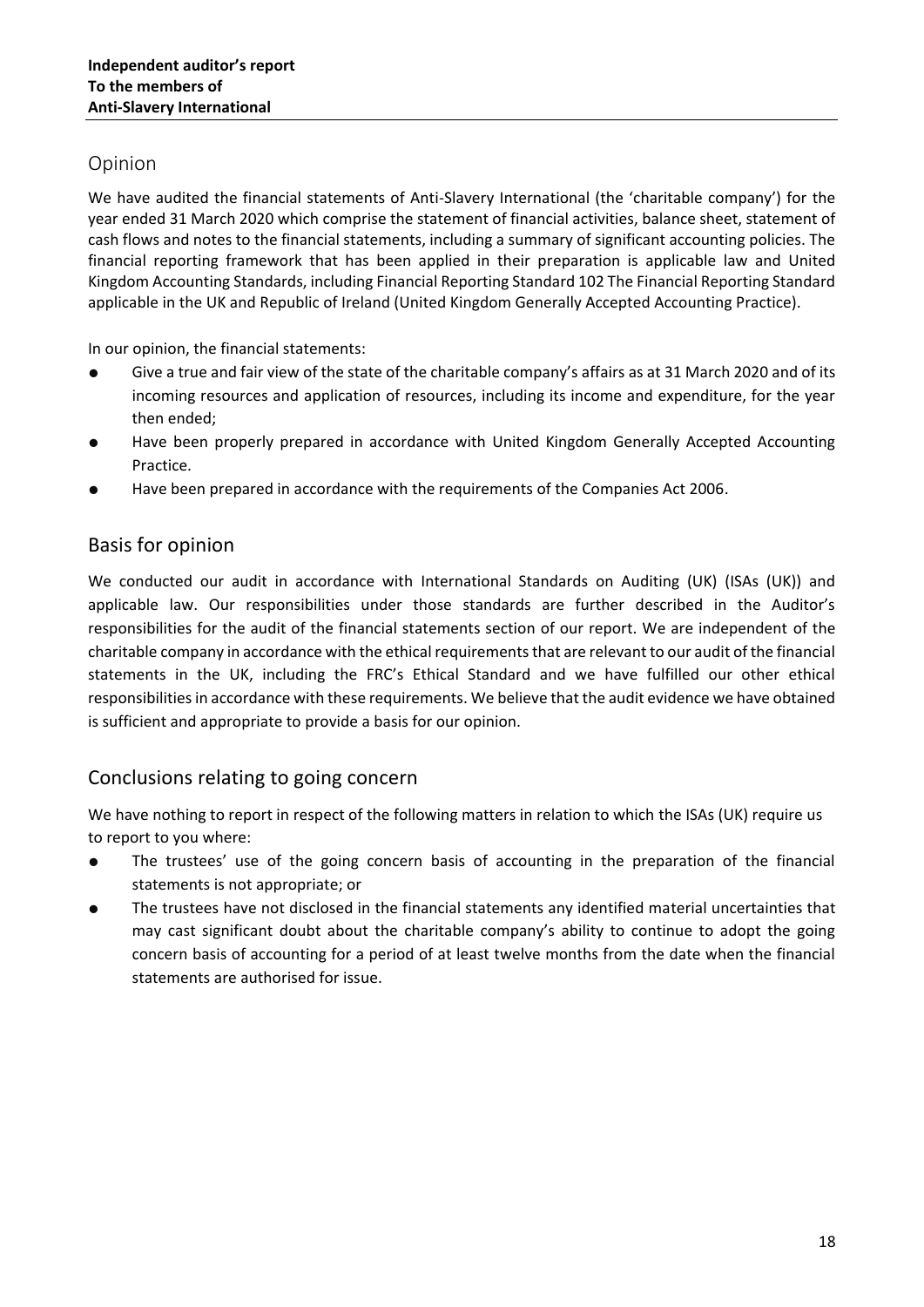### <span id="page-20-0"></span>Other information

The other information comprises the information included in the trustees' annual report other than the financial statements and our auditor's report thereon. The trustees are responsible for the other information. Our opinion on the financial statements does not cover the other information, except to the extent otherwise explicitly stated in our report, we do not express any form of assurance conclusion thereon. In connection with our audit of the financial statements, our responsibility is to read the other information and in doing so, consider whether the other information is materially inconsistent with the financial statements or our knowledge obtained in the audit or otherwise appears to be materially misstated. If we identify such material inconsistencies or apparent material misstatements, we are required to determine whether there is a material misstatement in the financial statements or a material misstatement of the other information. If based on the work we have performed, we conclude that there is a material misstatement of this other information, we are required to report that fact.

We have nothing to report in this regard.

### <span id="page-20-1"></span>Opinions on other matters prescribed by the Companies Act 2006

In our opinion, based on the work undertaken in the course of the audit:

- The information given in the trustees' annual report for the financial year for which the financial statements are prepared is consistent with the financial statements.
- The trustees' annual report has been prepared in accordance with applicable legal requirements.

### <span id="page-20-2"></span>Matters on which we are required to report by exception

In the light of the knowledge and understanding of the charitable company and its environment obtained in the course of the audit, we have not identified material misstatements in the trustees' annual report.

We have nothing to report in respect of the following matters in relation to which the Companies Act 2006 requires us to report to you if, in our opinion:

- Adequate accounting records have not been kept, or returns adequate for our audit have not been received from branches not visited by us; or
- The financial statements are not in agreement with the accounting records and returns; or
- Certain disclosures of trustees' remuneration specified by law are not made; or
- We have not received all the information and explanations we require for our audit; or
- The trustees were not entitled to prepare the financial statements in accordance with the small companies' regime and take advantage of the small companies' exemptions in preparing the trustees' annual report and from the requirement to prepare a strategic report.

### <span id="page-20-3"></span>Responsibilities of trustees

As explained more fully in the statement of trustees' responsibilities set out in the trustees' annual report, the trustees (who are also the directors of the charitable company for the purposes of company law) are responsible for the preparation of the financial statements and for being satisfied that they give a true and fair view, and for such internal control as the trustees determine is necessary to enable the preparation of financial statements that are free from material misstatement, whether due to fraud or error.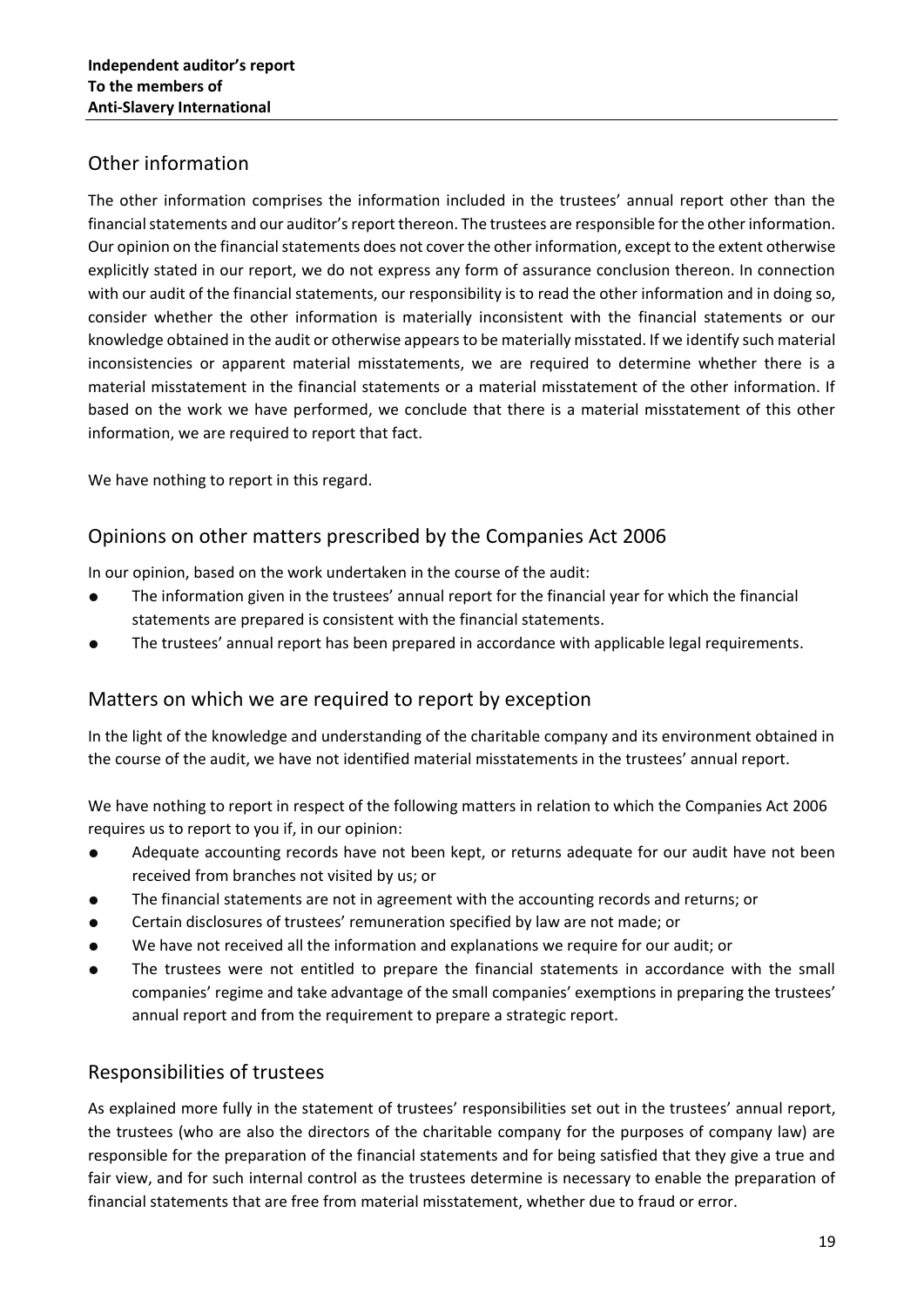In preparing the financial statements, the trustees are responsible for assessing the charitable company's ability to continue as a going concern, disclosing as applicable, matters related to going concern and using the going concern basis of accounting unless the trustees either intend to liquidate the charitable company or to cease operations, or have no realistic alternative but to do so.

### <span id="page-21-0"></span>Auditor's responsibilities for the audit of the financial statements

Our objectives are to obtain reasonable assurance about whether the financial statements as a whole are free from material misstatement, whether due to fraud or error, and to issue an auditor's report that includes our opinion. Reasonable assurance is a high level of assurance but is not a guarantee that an audit conducted in accordance with ISAs (UK) will always detect a material misstatement when it exists. Misstatements can arise from fraud or error and are considered material if, individually or in the aggregate, they could reasonably be expected to influence the economic decisions of users taken on the basis of these financial statements.

As part of an audit in accordance with ISAs (UK), we exercise professional judgment and maintain professional scepticism throughout the audit. We also:

- Identify and assess the risks of material misstatement of the financial statements, whether due to fraud or error, design and perform audit procedures responsive to those risks, and obtain audit evidence that is sufficient and appropriate to provide a basis for our opinion. The risk of not detecting a material misstatement resulting from fraud is higher than for one resulting from error, as fraud may involve collusion, forgery, intentional omissions, misrepresentations, or the override of internal control.
- Obtain an understanding of internal control relevant to the audit in order to design audit procedures that are appropriate in the circumstances, but not for the purpose of expressing an opinion on the effectiveness of the entity's internal control.
- Evaluate the appropriateness of accounting policies used and the reasonableness of accounting estimates and related disclosures made by the trustees.
- Conclude on the appropriateness of the trustees' use of the going concern basis of accounting and based on the audit evidence obtained, whether a material uncertainty exists related to events or conditions that may cast significant doubt on the entity's ability to continue as a going concern. If we conclude that a material uncertainty exists, we are required to draw attention in our auditor's report to the related disclosures in the financial statements or if such disclosures are inadequate, to modify our opinion. Our conclusions are based on the audit evidence obtained up to the date of our auditor's report. However, future events or conditions may cause the entity to cease to continue as a going concern.
- Evaluate the overall presentation, structure and content of the financial statements, including the disclosures, and whether the financial statements represent the underlying transactions and events in a manner that achieves fair presentation.

We communicate with those charged with governance regarding, among other matters, the planned scope and timing of the audit and significant audit findings, including any significant deficiencies in internal control that we identify during our audit.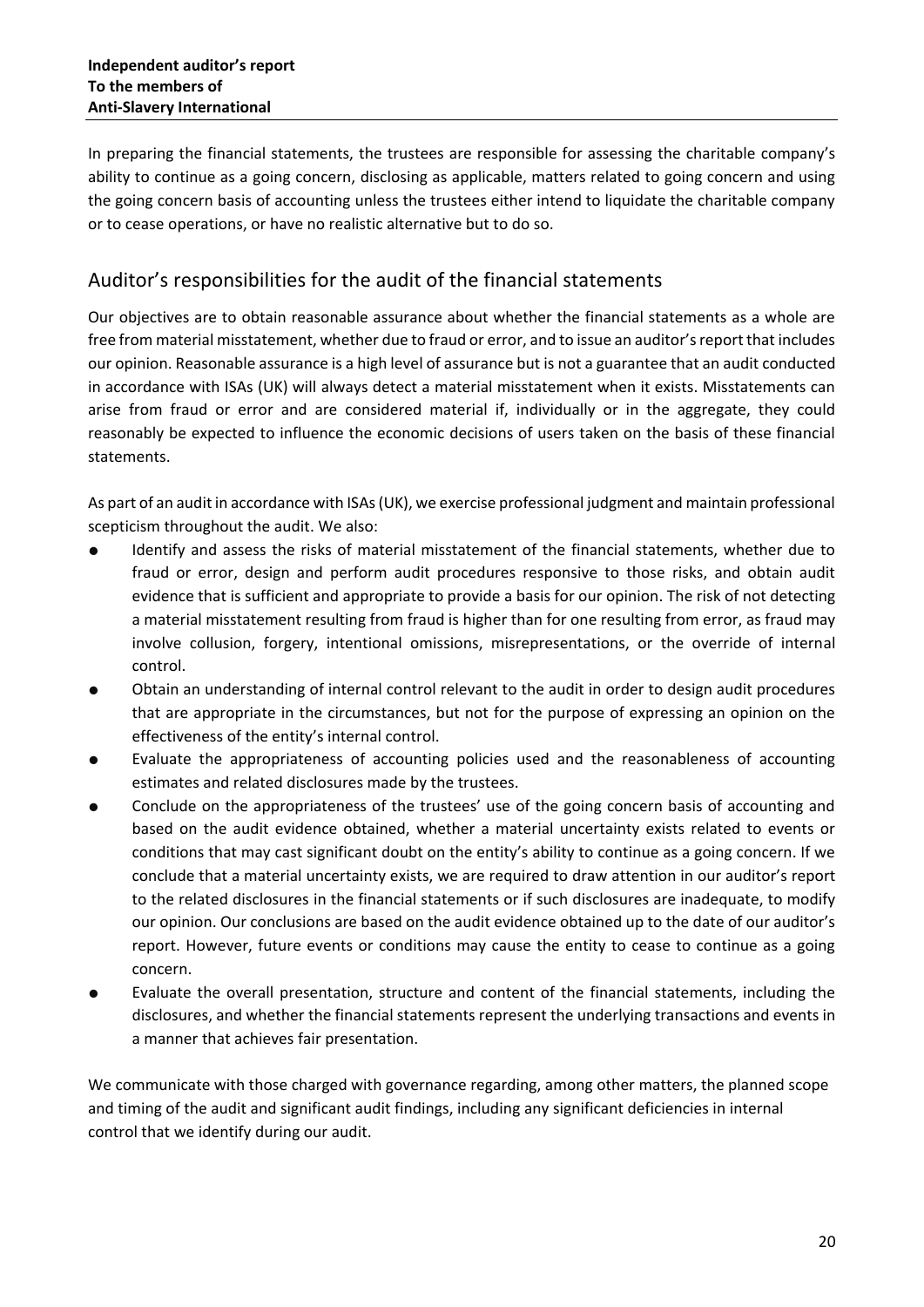### <span id="page-22-0"></span>Use of our report

This report is made solely to the charitable company's members as a body, in accordance with Chapter 3 of Part 16 of the Companies Act 2006. Our audit work has been undertaken so that we might state to the charitable company's members those matters we are required to state to them in an auditor's report and for no other purpose. To the fullest extent permitted by law, we do not accept or assume responsibility to anyone other than the charitable company and the charitable company's members as a body, for our audit work, for this report, or for the opinions we have formed.

Noelia Serrano (Senior statutory auditor) 3 December 2020 for and on behalf of Sayer Vincent LLP, Statutory Auditor Invicta House, 108-114 Golden Lane, LONDON, EC1Y 0TL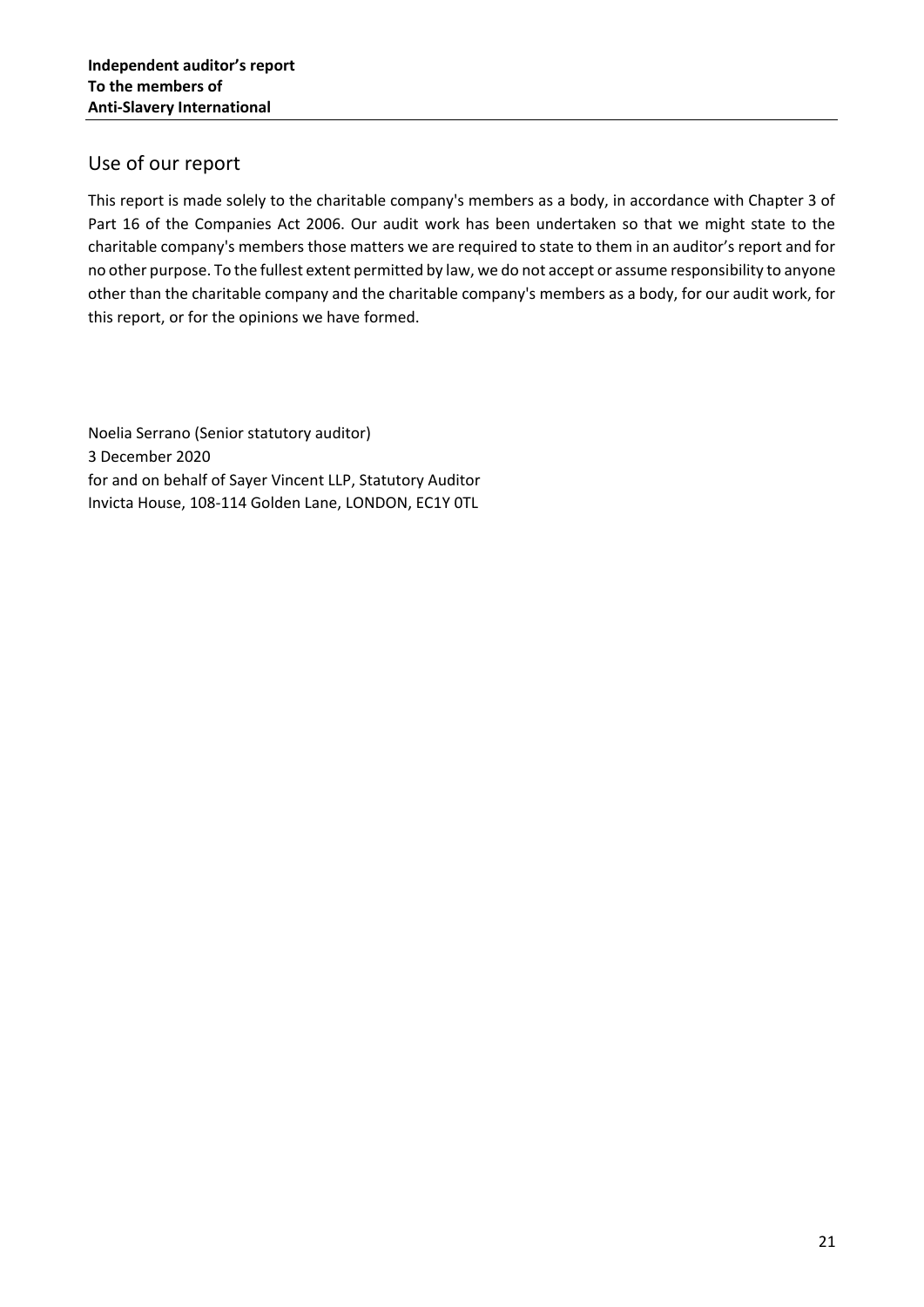### Statement of financial activities (incorporating an income and expenditure account)

#### For the year ended 31 March 2020

|                                                                    | <b>Note</b>    | Unrestricted<br>£ | Restricted<br>£ | 2020<br>Total<br>£ | Unrestricted | Restricted<br>£ | 2019<br>Total<br>£ |
|--------------------------------------------------------------------|----------------|-------------------|-----------------|--------------------|--------------|-----------------|--------------------|
| Income from:                                                       |                |                   |                 |                    |              |                 |                    |
| Donations and legacies                                             | $\overline{c}$ | 984,960           |                 | 984,960            | 672,274      |                 | 672,274            |
| Charitable activities                                              | 3              | 48,923            | 1,570,675       | 1,619,597          | 85,498       | 2,148,006       | 2,233,504          |
| Investment income                                                  |                | 55,505            |                 | 55,505             | 32,563       |                 | 32,563             |
| Total income                                                       |                | 1,089,388         | 1,570,675       | 2,660,063          | 790,335      | 2,148,006       | 2,938,341          |
| <b>Expenditure on:</b>                                             |                |                   |                 |                    |              |                 |                    |
| Raising funds                                                      | 4              | 396,046           |                 | 396,046            | 386,075      |                 | 386,075            |
| Charitable activities                                              | 4              | 507,307           | 1,972,987       | 2,480,294          | 435,269      | 2,140,403       | 2,575,672          |
| Total expenditure                                                  |                | 903,353           | 1,972,987       | 2,876,340          | 821,344      | 2,140,403       | 2,961,747          |
| Net income/(expenditure) for the year and<br>net movement in funds | 6              | 186,035           | (402, 312)      | (216, 277)         | (31,009)     | 7,603           | (23, 406)          |
| <b>Reconciliation of funds:</b><br>Total funds brought forward     |                | 512,334           | 488,667         | 1,001,001          | 543,343      | 481,064         | 1,024,407          |
| <b>Total funds carried forward</b>                                 | 16             | 698,369           | 86,355          | 784,724            | 512,334      | 488,667         | 1,001,001          |

All of the above results are derived from continuing activities. There were no other recognised gains or losses other than those stated above. Movements in funds are disclosed in Note 17.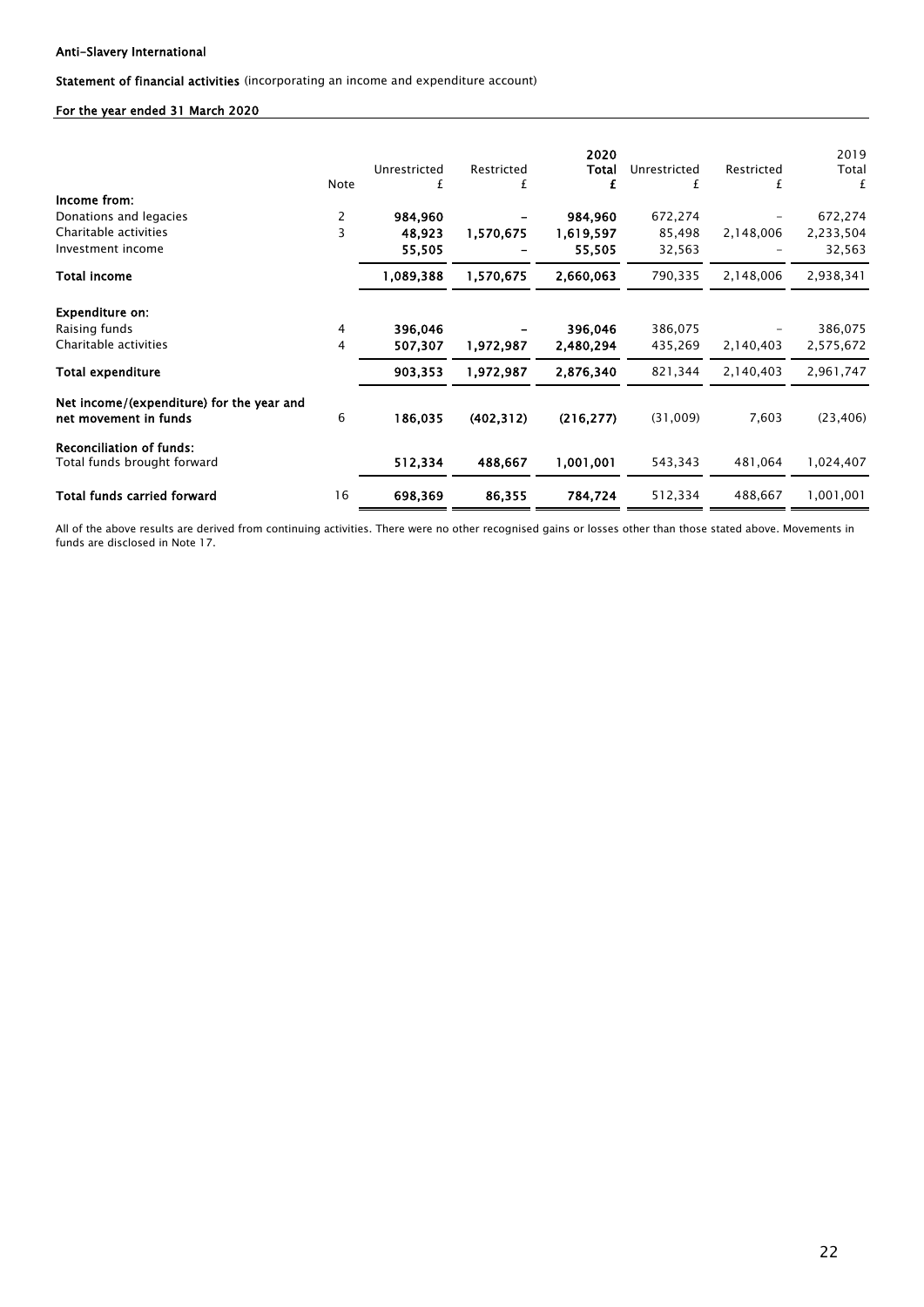#### Balance sheet

As at 31 March 2020

| <b>Fixed assets:</b>                                                               | <b>Note</b> | £                  | 2020<br>£  | £                  | 2019<br>£  |
|------------------------------------------------------------------------------------|-------------|--------------------|------------|--------------------|------------|
| Tangible assets                                                                    | 10          |                    | 654,023    |                    | 680,140    |
| <b>Current assets:</b><br><b>Debtors</b><br>Cash at bank and in hand               | 11          | 153,534<br>599,779 |            | 188,180<br>669,063 |            |
| Liabilities:                                                                       |             | 753,312            |            | 857,243            |            |
| Creditors: amounts falling due within one year                                     | 12          | (284, 529)         |            | (163, 388)         |            |
| Net current assets                                                                 |             |                    | 468,783    |                    | 693,855    |
| Total assets less current liabilities                                              |             |                    | 1,122,806  |                    | 1,373,995  |
| Creditors: amounts falling due after one year                                      | 14          |                    | (338, 083) |                    | (372, 994) |
| <b>Total net assets</b>                                                            |             |                    | 784,724    |                    | 1,001,001  |
| The funds of the charity:<br>Restricted income funds<br>Unrestricted income funds: | 16          |                    | 86,355     |                    | 488,667    |
| <b>Revaluation reserve</b><br>General funds                                        |             | 434,392<br>263,977 |            | 434,392<br>77,942  |            |
| Total unrestricted funds                                                           |             |                    | 698,369    |                    | 512,334    |
| <b>Total charity funds</b>                                                         |             |                    | 784,724    |                    | 1,001,001  |

Approved by the trustees on 22 September 2020 and signed on their behalf by

Chair Sunil Sheth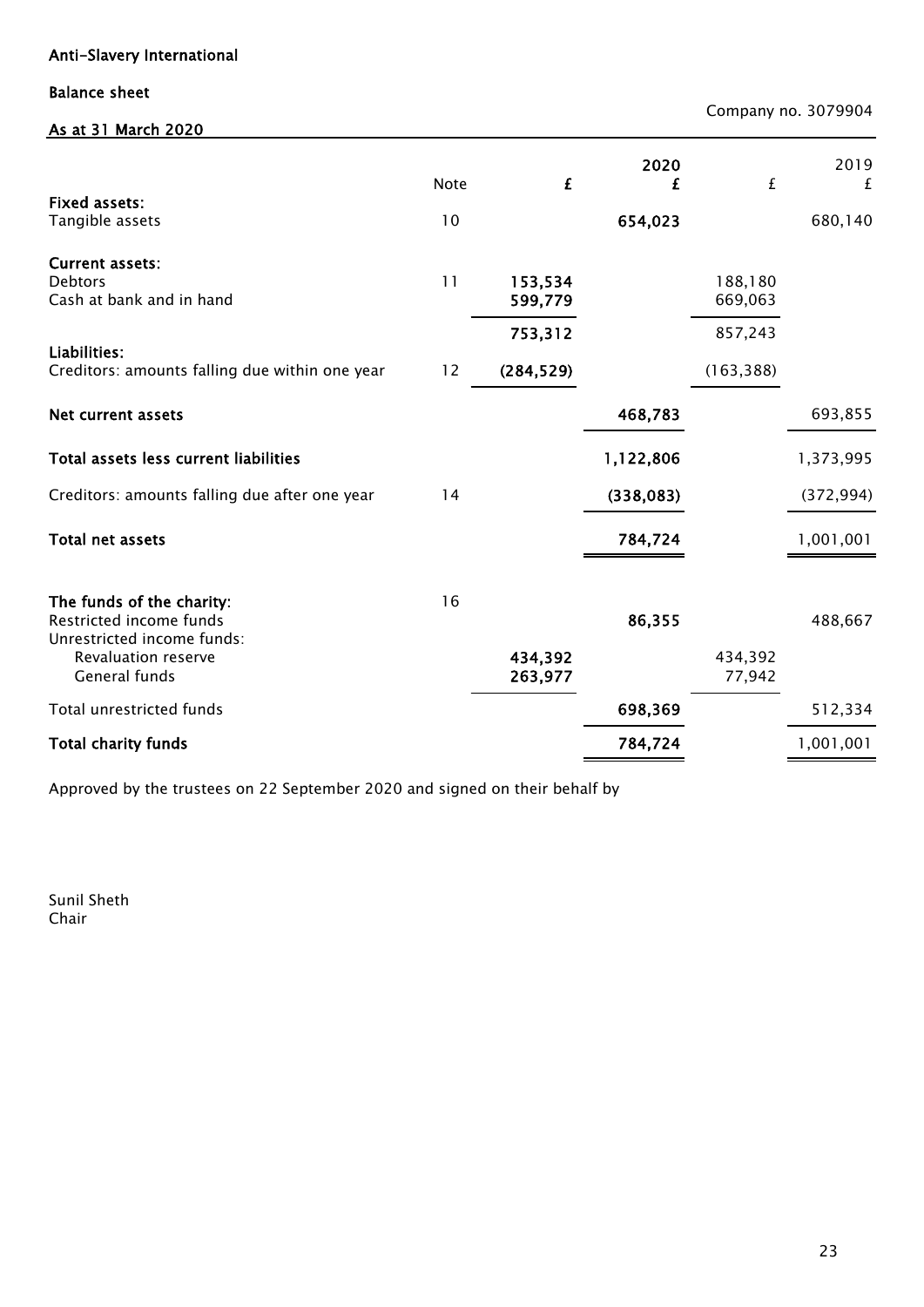#### Statement of cash flows

### For the year ended 31 March 2020

#### Reconciliation of net income / (expenditure) to net cash flow from operating activities

|                                                                                            |          |           | 2020<br>£             | 2019<br>£        |
|--------------------------------------------------------------------------------------------|----------|-----------|-----------------------|------------------|
| Net expenditure for the reporting period<br>(as per the statement of financial activities) |          |           | (216, 277)            | (23, 406)        |
| Depreciation charges                                                                       |          |           | 29,554                | 29,586           |
| Dividends, interest and rent from investments                                              |          |           | (55, 505)             | (32, 563)        |
| Decrease in debtors<br>Increase in creditors                                               |          |           | 34,646<br>121,140     | 17,590<br>10,203 |
| Net cash provided by / (used in) operating activities                                      |          |           | (86, 442)             | 1,410            |
|                                                                                            | 2020     |           | 2019                  |                  |
| Cash flows from operating activities                                                       | £        | £         | £                     | £                |
| Net cash (used in) / provided by operating activities                                      |          | (86, 442) |                       | 1,410            |
| Cash flows from investing activities:<br>Dividends, interest and rents from investments    | 55,505   |           | 32,563                |                  |
| Purchase of fixed assets<br>Disposal of fixed assets                                       | 3,438    |           | (4, 401)              |                  |
| Net cash provided by investing activities                                                  |          | 58,943    |                       | 28,162           |
| Cash flows from financing activities:                                                      |          |           |                       |                  |
| New borrowing<br>Repayments of borrowing                                                   | (41,784) |           | 407,450<br>(115, 075) |                  |
| Net cash (used in) / provided by financing activities                                      |          | (41, 784) |                       | 292,375          |
| Change in cash and cash equivalents in the year                                            |          | (69, 284) |                       | 321,947          |
| Cash and cash equivalents at the beginning of the year                                     |          | 669,063   |                       | 347,116          |
| Cash and cash equivalents at the end of the year                                           |          | 599,779   |                       | 669,063          |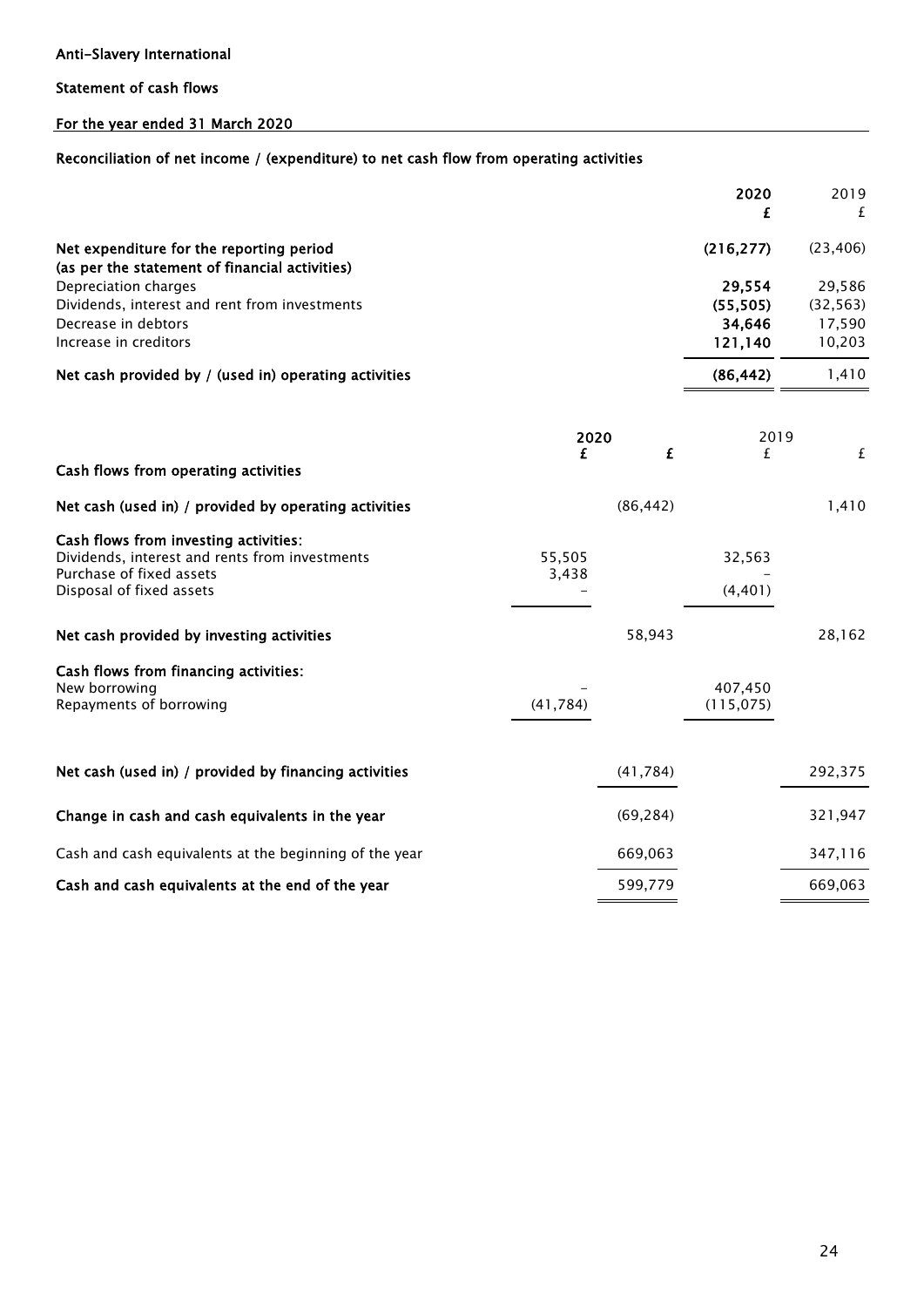#### For the year ended 31 March 2020

#### 1 Accounting policies

#### a) Statutory information

Anti-Slavery International is a charitable company limited by guarantee and is incorporated in England & Wales. The registered office address is Thomas Clarkson House, The Stableyard, Broomgrove Road, London, SW9 9TL.

#### b) Basis of preparation

The financial statements have been prepared in accordance with Accounting and Reporting by Charities: Statement of Recommended Practice applicable to charities preparing their accounts in accordance with the Financial Reporting Standard applicable in the UK and Republic of Ireland (FRS 102), (Charities SORP FRS 102), The Financial Reporting Standard applicable in the UK and Republic of Ireland (FRS 102) and the Companies Act 2006/Charities Act 2011.

Assets and liabilities are initially recognised at historical cost or transaction value unless otherwise stated in the relevant accounting policy or note.

In applying the financial reporting framework, the trustees have made a number of subjective judgements, for example in respect of significant accounting estimates. Estimates and judgements are continually evaluated and are based on historical experience and other factors, including expectations of future events that are believed to be reasonable under the circumstances. The nature of the estimation means the actual outcomes could differ from those estimates. Any significant estimates and judgements affecting these financial statements are detailed within the relevant accounting policy below.

#### c) Public benefit entity

The charitable company meets the definition of a public benefit entity under FRS 102.

#### d) Going concern

The trustees consider that there are no material uncertainties about the charitable company's ability to continue as a going concern.

The trustees do not consider that there are any sources of estimation uncertainty at the reporting date that have a significant risk of causing a material adjustment to the carrying amounts of assets and liabilities within the next reporting period.

In determining the going concern status, trustees have considered all material uncertainties and risks, and have reviewed the financial performance of the organisation with reference to forecast levels of free reserves and cash flow projections.

The Charities cash position remains positive throughout the period under review and the Trustees believe it can settle its liabilities as and when they fall due. For this reason, the going concern assumption is considered to be appropriate.

#### e) Income

Income is recognised when the charity has entitlement to the funds, any performance conditions attached to the income have been met, it is probable that the income will be received and that the amount can be measured reliably.

Income from government and other grants, whether 'capital' grants or 'revenue' grants, is recognised when the charity has entitlement to the funds, any performance conditions attached to the grants have been met, it is probable that the income will be received and the amount can be measured reliably and is not deferred.

For legacies, entitlement is taken as the earlier of the date on which either: the charity is aware that probate has been granted, the estate has been finalised and notification has been made by the executor(s) to the charity that a

distribution will be made, or when a distribution is received from the estate. Receipt of a legacy, in whole or in part, is only considered probable when the amount can be measured reliably and the charity has been notified of the executor's intention to make a distribution. Where legacies have been notified to the charity, or the charity is aware of the granting of probate, and the criteria for income recognition have not been met, then the legacy is a treated as a contingent asset and disclosed if material.

Income received in advance of the provision of a specified service is deferred until the criteria for income recognition are met.

#### f) Interest receivable

Interest on funds held on deposit is included when receivable and the amount can be measured reliably by the charity; this is normally upon notification of the interest paid or payable by the bank.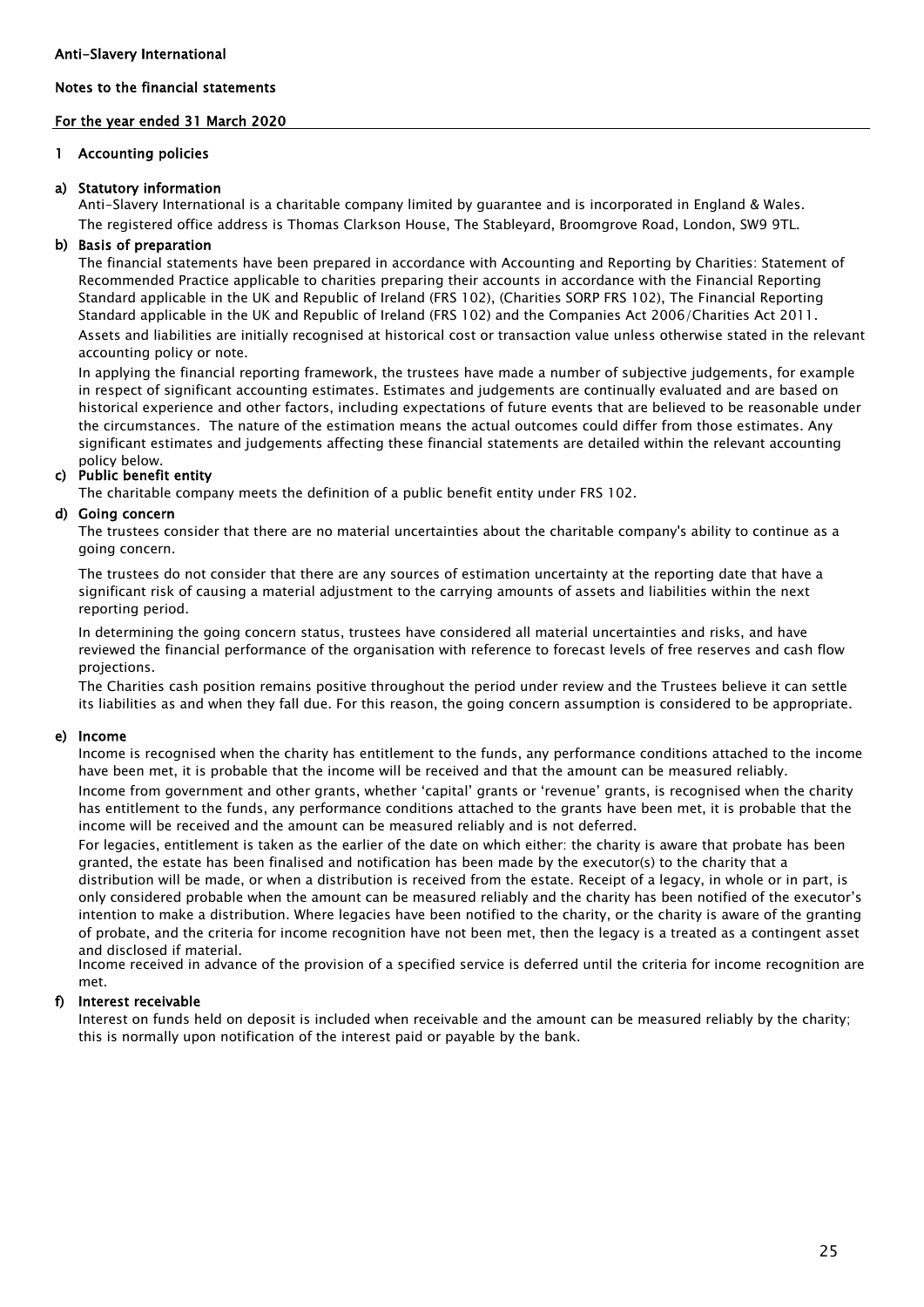#### For the year ended 31 March 2020

#### 1 Accounting policies (continued)

#### g) Fund accounting

Restricted funds are to be used for specific purposes as laid down by the donor. Expenditure which meets these criteria is charged to the fund.

Unrestricted funds are donations and other incoming resources received or generated for the charitable purposes.

Designated funds are unrestricted funds earmarked by the trustees for particular purposes.

#### h) Overseas partner expenditure

Payments to overeas partners are based on forecast expenditure for the coming period and recognised when the payment is sent to the partner. Where partners do not spend funds received in full this is adjusted in the following period so that partner reports reflect was has actually been spent on the project.

#### i) Expenditure and irrecoverable VAT

Expenditure is recognised once there is a legal or constructive obligation to make a payment to a third party, it is probable that settlement will be required and the amount of the obligation can be measured reliably. Expenditure is classified under the following activity headings:

- $\bullet$ Costs of raising funds relate to the costs incurred by the charitable company in inducing third parties to make voluntary contributions to it, as well as the cost of any activities with a fundraising purpose
- $\bullet$ Expenditure on charitable activities includes the costs of delivering services undertaken to further the purposes of the charity and their associated support costs

Irrecoverable VAT is charged as a cost against the activity for which the expenditure was incurred.

#### j) Allocation of support costs

Resources expended are allocated to the particular activity where the cost relates directly to that activity. The cost of overall direction and administration of each activity, comprising the salary and overhead costs of the central function, is apportioned in relation to the time spent on that activity.

Support and governance costs are divided equally between the cost of raising funds and the three (2019: 3) programme regions.

Governance costs are the costs associated with the governance arrangements of the charity. These costs are associated with constitutional and statutory requirements and include any costs associated with the strategic management of the charity's activities.

#### k) Foreign currencies

Transactions in foreign currencies are translated at rates prevailing at the date of the transaction. Balances denominated in foreign currencies are translated at the rate of exchange prevailing at the balance sheet date.

#### $\mathbf{D}$ Tangible fixed assets

Items of equipment are capitalised where the purchase price exceeds £500. Depreciation costs are allocated to activities on the basis of the use of the related assets in those activities. Assets are reviewed for impairment if circumstances indicate their carrying value may exceed their net realisable value and value in use.

Where fixed assets have been revalued, any excess between the revalued amount and the historic cost of the asset will be shown as a revaluation reserve in the balance sheet.

Depreciation is provided at rates calculated to write down the cost of each asset to its estimated residual value over its expected useful life. The depreciation rates in use are as follows:

| • Freehold buildings   | 2% straight line  |
|------------------------|-------------------|
| • Furniture & fixtures | 10% straight line |
| • Computer equipment   | 20% straight line |
| • Intangible-Database  | 20% straight line |

Freehold land is not depreciated.

The last full valuation was carried out on 13 July 2012 on the freehold property. The charity took advantage of the FRS 102 transition relief to treat this valuation as deemed cost. Other assets will be reviewed for impairment if circumstances indicate their recoverable value to be materially lower than their value disclosed in the accounts.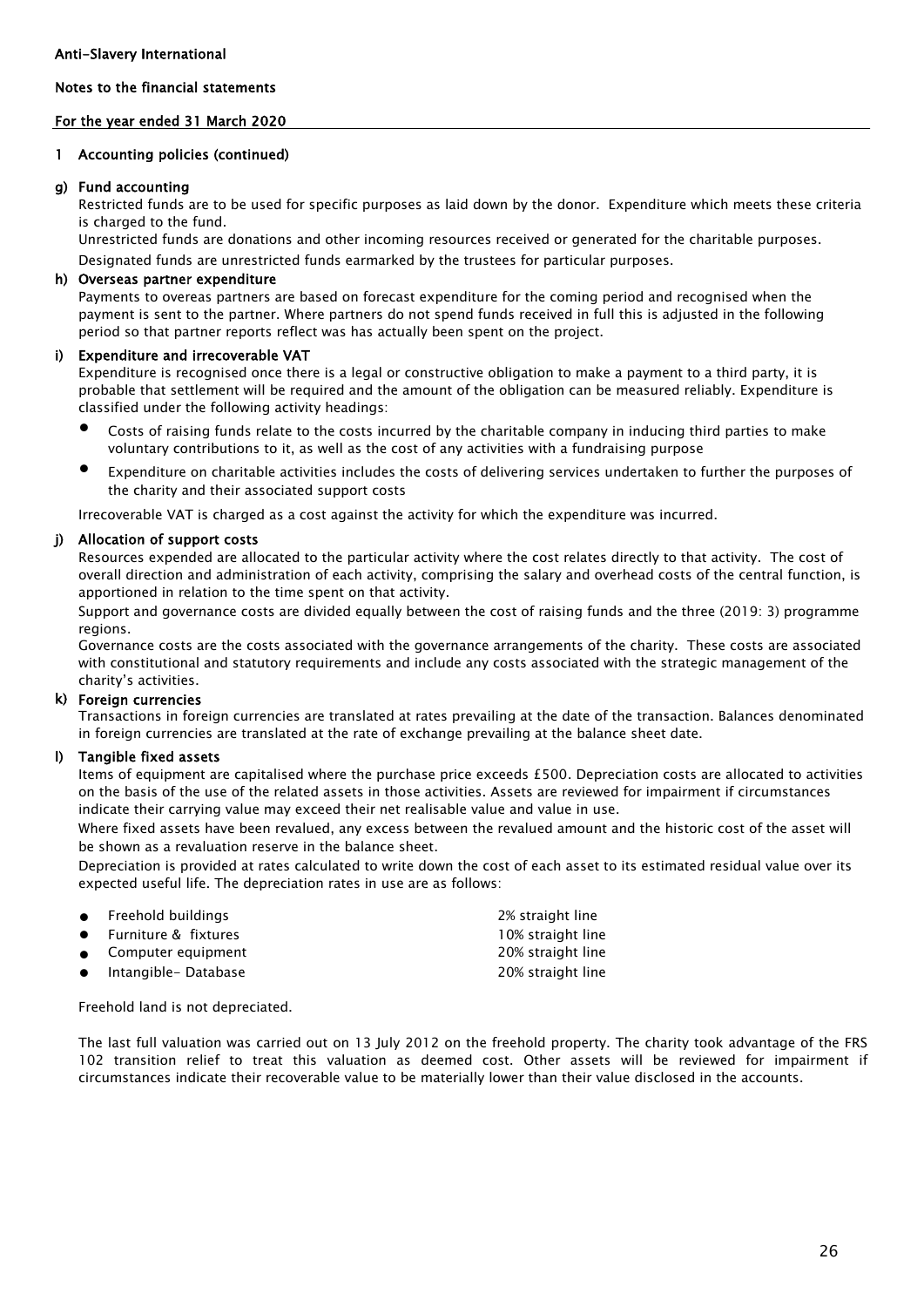#### For the year ended 31 March 2020

#### 1 Accounting policies (continued)

#### m) Debtors

Trade and other debtors are recognised at the settlement amount due. Prepayments are valued at the amount prepaid.

#### n) Cash at bank and in hand

Cash at bank and cash in hand includes cash and short term highly liquid investments with a short maturity of three months or less from the date of acquisition or opening of the deposit or similar account. Cash balances exclude any funds held on behalf of service users.

#### o) Creditors and provisions

Creditors and provisions are recognised where the charity has a present obligation resulting from a past event that will probably result in the transfer of funds to a third party and the amount due to settle the obligation can be measured or estimated reliably. Creditors and provisions are normally recognised at their settlement amount after allowing for any trade discounts due.

#### p) Financial instruments

The charity only has financial assets and financial liabilities of a kind that qualify as basic financial instruments. Basic financial instruments are initially recognised at transaction value and subsequently measured at their settlement value with the exception of bank loans which are subsequently measured at amortised cost using the effective interest method.

#### q) Pensions

The charity makes payments to personal pension plans of all employees. The costs (6%) are charged to the statement of financial activities for the period to which they relate. The company has no liability under the scheme other than payments of these contributions.

#### 2 Income from donations and legacies

|                 |              |                          | 2020         |              |                              | 2019    |
|-----------------|--------------|--------------------------|--------------|--------------|------------------------------|---------|
|                 | Unrestricted | Restricted               | <b>Total</b> | Unrestricted | Restricted                   | Total   |
|                 |              |                          |              |              |                              | £       |
| Individuals     | 405,020      | $\overline{\phantom{m}}$ | 405,020      | 541,089      | $\qquad \qquad -$            | 541,089 |
| Trust/Corporate | 150,953      | $\overline{\phantom{m}}$ | 150,953      | 97,752       | $\qquad \qquad \blacksquare$ | 97,752  |
| Legacies        | 428,988      | $\overline{\phantom{m}}$ | 428,988      | 33,433       | $\qquad \qquad \blacksquare$ | 33,433  |
|                 | 984,960      | $\overline{\phantom{m}}$ | 984,960      | 672,274      | $\overline{\phantom{0}}$     | 672,274 |
|                 |              |                          |              |              |                              |         |

Legacies include £30,000 for which notifications and value have been received but not paid at year end.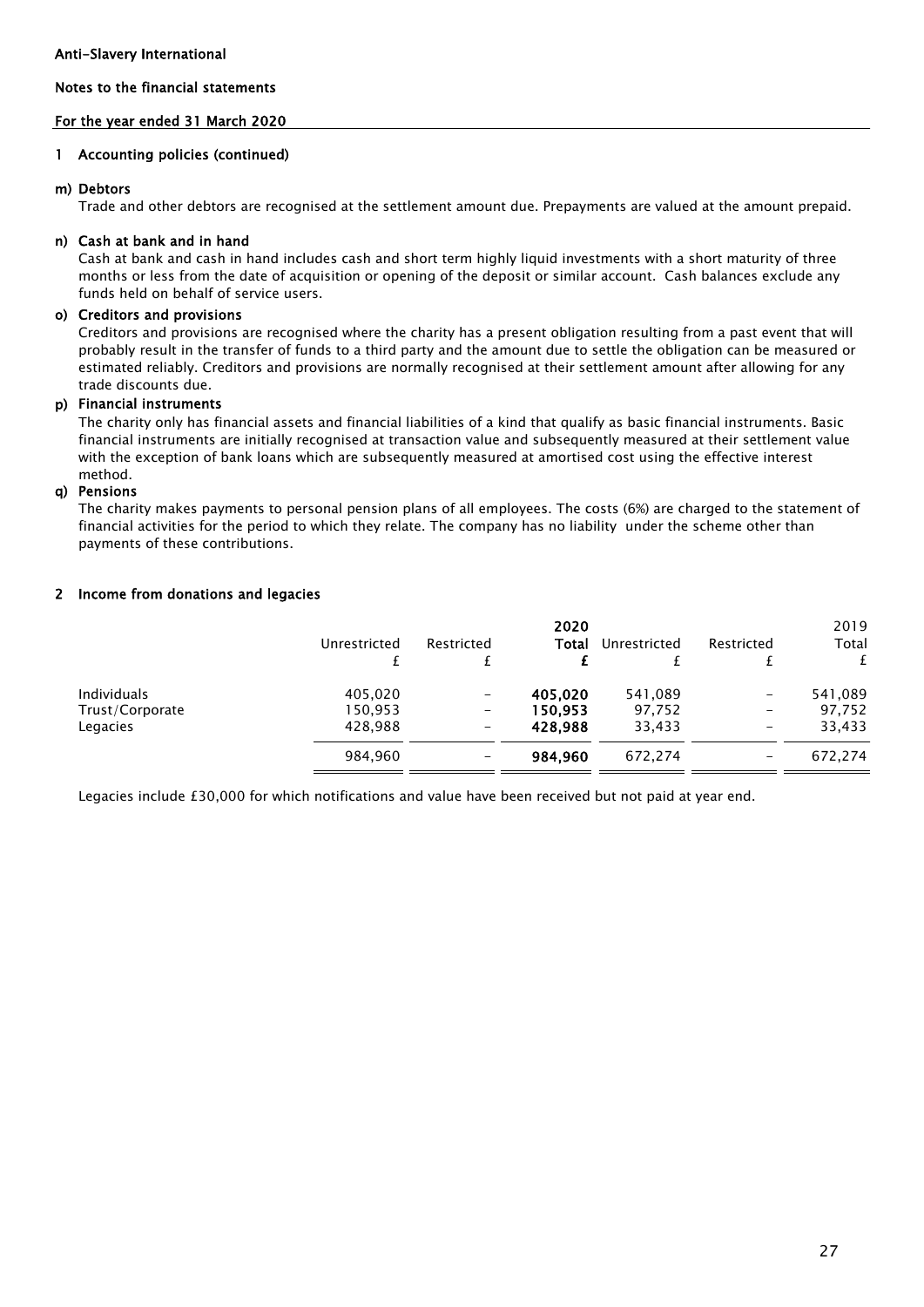# For the year ended 31 March 2020

#### 3 Income from charitable activities

|                               |              |            | 2020         |              |            | 2019      |
|-------------------------------|--------------|------------|--------------|--------------|------------|-----------|
|                               | Unrestricted | Restricted | <b>Total</b> | Unrestricted | Restricted | Total     |
|                               | £            | £          | £            | £            | £          | £         |
| <b>Comic Relief</b>           |              |            |              |              | 446,524    | 446,524   |
| Irish Aid                     |              | 45,442     | 45,442       |              | (985)      | (985)     |
| <b>UN Slavery Fund</b>        |              |            |              |              | 18,708     | 18,708    |
| US Government - DRL           |              | 432,869    | 432,869      |              | 507,178    | 507,178   |
| Herbert Smith                 |              |            |              |              | 10,813     | 10,813    |
| <b>European Commission</b>    |              |            |              |              | 28,453     | 28,453    |
| <b>DFID</b>                   |              | 137,284    | 137,284      |              | 191,459    | 191,459   |
| <b>BFSS</b>                   |              | 16,077     | 16,077       |              | 17,564     | 17,564    |
| FCO Sudan                     |              |            |              |              | 25,577     | 25,577    |
| Other                         |              | 31,961     | 31,961       |              | 4,000      | 4,000     |
| Sub-total for Africa          |              | 663,633    | 663,633      |              | 1,249,291  | 1,249,291 |
| US TiP (US Government grant)  |              |            |              |              | 231,602    | 231,602   |
| Home Office                   |              | 326,090    | 326,090      |              |            |           |
| ASOS                          |              |            |              |              | 5,000      | 5,000     |
| <b>ILO</b>                    |              |            |              |              | 3,674      | 3,674     |
| <b>Comic Relief</b>           |              | 54,979     | 54,979       |              | 71,720     | 71,720    |
| Pacific Links                 |              | 16,582     | 16,582       |              | 37,744     | 37,744    |
| <b>DFID</b>                   |              | 249,221    | 249,221      |              | 161,505    | 161,505   |
| Other                         |              |            |              |              | 33,988     | 33,988    |
| Sub-total for Asia            |              | 646,872    | 646,872      |              | 545,233    | 545,233   |
| Esmée Fairbairn               |              |            |              |              | 40,000     | 40,000    |
| C&A                           |              | 53,300     | 53,300       |              | 87,567     | 87,567    |
| Open Society Institute- Uzbek |              |            |              |              | 38,090     | 38,090    |
| <b>Henry Scutt</b>            |              | 60,489     | 60,489       |              | 90,415     | 90,415    |
| Other                         |              | 2,500      | 2,500        |              | 17,410     | 17,410    |
| Sub-total for Europe          |              | 116,289    | 116,289      |              | 273,482    | 273,482   |
| Samworth Foundation           |              | 80,000     | 80,000       |              | 80,000     | 80,000    |
| Ashurst                       |              | 35,000     | 35,000       |              |            |           |
| Dunn/Dressember               |              | 28,881     | 28,881       |              |            |           |
| Other                         | 48,923       |            | 48,923       | 85,498       |            | 85,498    |
|                               | 48,923       | 143,881    | 192,804      | 85,498       | 80,000     | 165,498   |
| Total income from charitable  | 48,923       | 1,570,675  | 1,619,597    | 85,498       | 2,148,006  | 2,233,504 |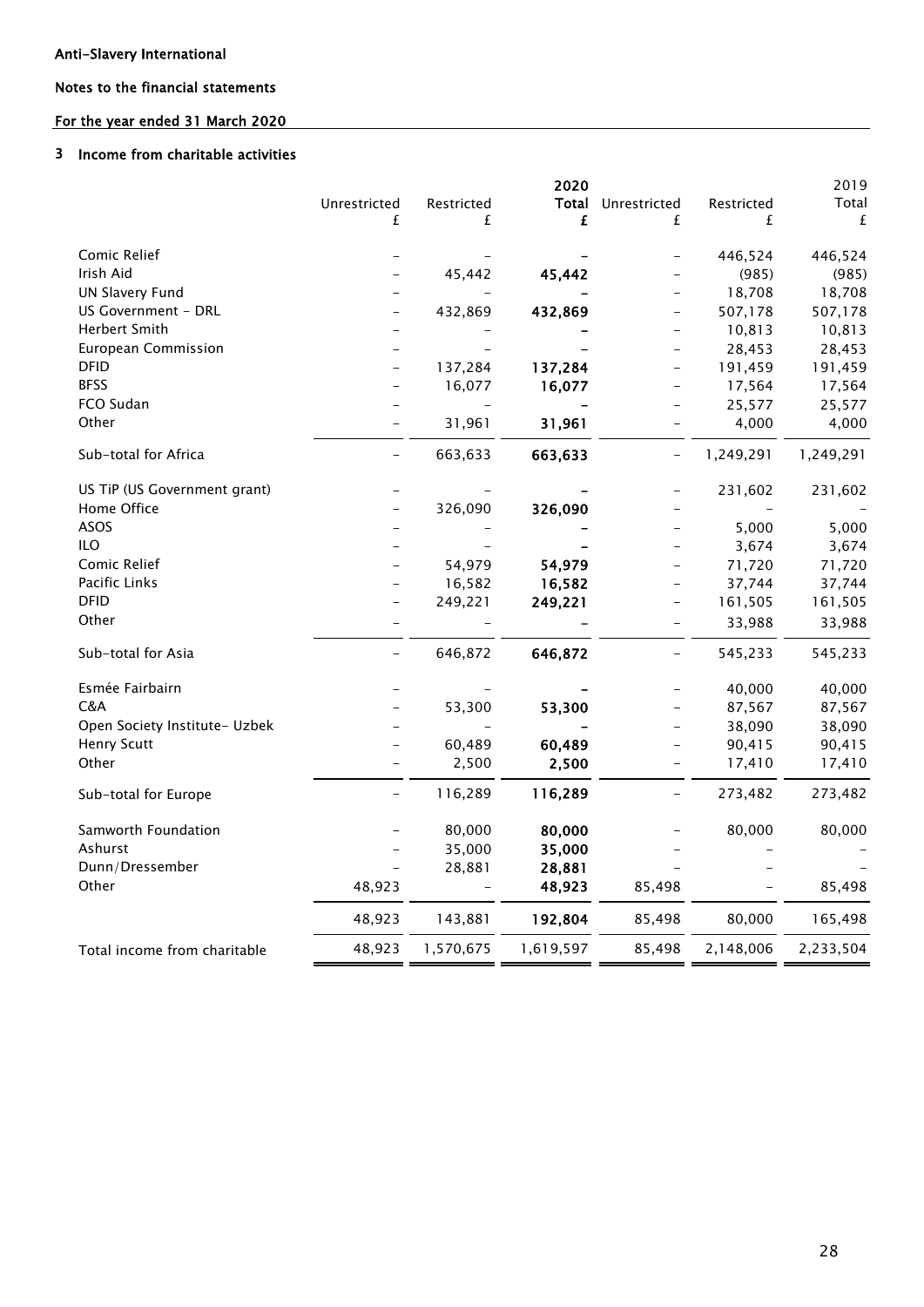### Notes to the financial statements

### For the year ended 31 March 2020

#### 4a Analysis of expenditure (current year)

| Cost of |               |         |         | Governance                      | Support    | 2020       |
|---------|---------------|---------|---------|---------------------------------|------------|------------|
|         | £             | £       |         | £                               | £          | Total<br>£ |
| 235,220 | 224,921       | 190,651 | 231,577 |                                 |            | 882,369    |
| 3,413   | 7,497         | 7,497   | 6,426   |                                 | 80,700     | 105,534    |
|         | 644,242       | 394,478 | 20,000  |                                 |            | 1,058,720  |
|         | 95,495        | 178,360 | 174,801 |                                 |            | 448,656    |
| 126,696 | 73,768        | 62,891  | 75,540  | 16,553                          | 25,614     | 381,061    |
| 365,329 | 1,045,923     | 833,876 | 508,344 | 16,553                          | 106,314    | 2,876,340  |
| 4,138   | 4,138         | 4,138   | 4,138   | (16, 553)                       |            |            |
| 26,579  | 26,579        | 26,579  | 26,579  |                                 | (106, 314) |            |
| 396,046 | 1,076,640     | 864,593 | 539,061 |                                 |            | 2,876,340  |
|         | raising funds | Africa  | Asia    | Charitable activities<br>Europe | costs      | costs      |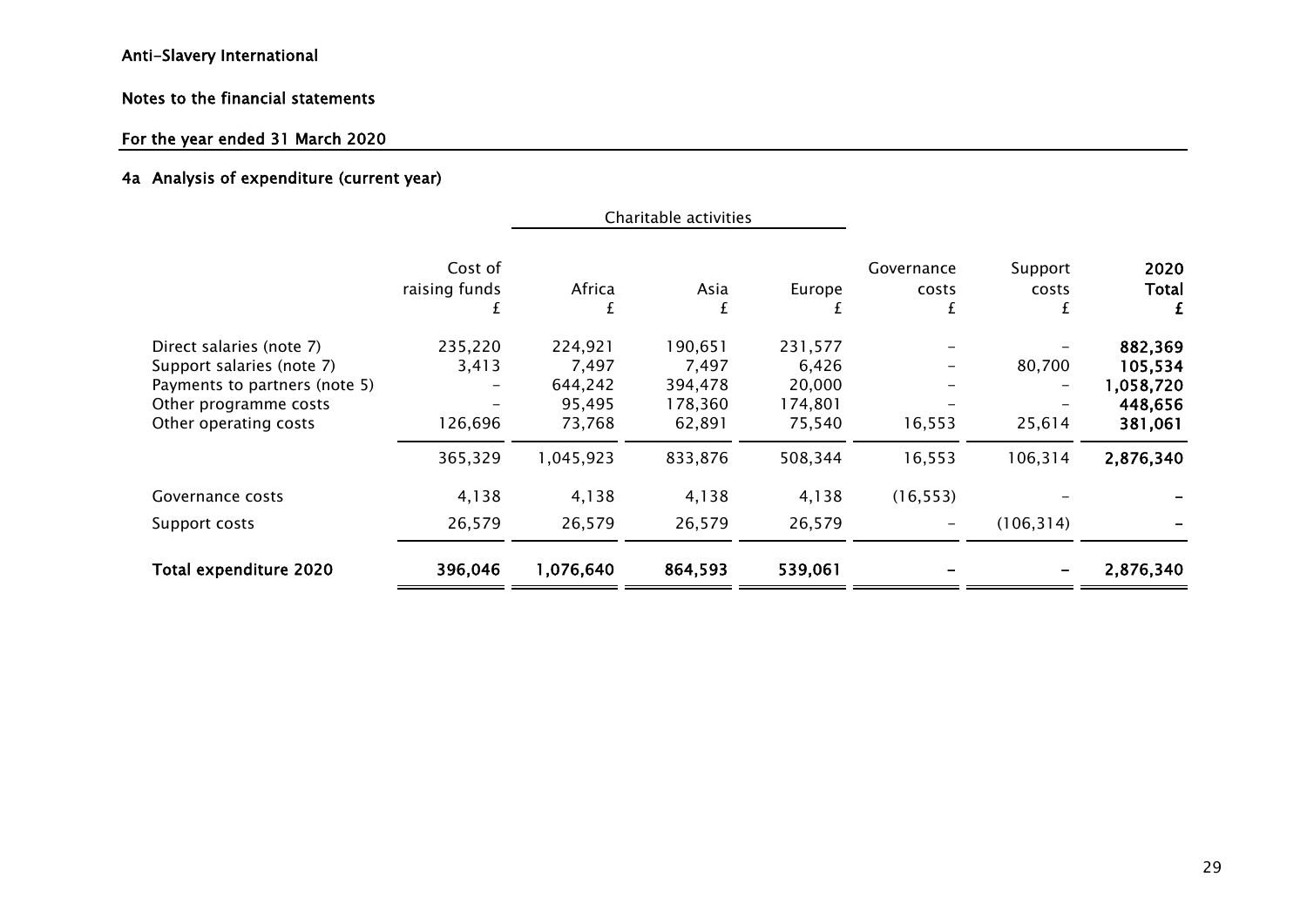#### Notes to the financial statements

### For the year ended 31 March 2020

#### 4b Analysis of expenditure (prior year)

|                           |               |           | Charitable activities |         |            |            |           |
|---------------------------|---------------|-----------|-----------------------|---------|------------|------------|-----------|
|                           | Cost of       |           |                       |         | Governance | Support    | 2019      |
|                           | raising funds | Africa    | Asia                  | Europe  | costs      | costs      | Total     |
|                           | £             | £         | £                     | ±.      | £          | $\pm$      | £         |
| Direct salaries (note 7)  | 206,230       | 205,086   | 156,053               | 223,403 |            |            | 790,772   |
| Support salaries (note 7) | 3,475         | 9,479     | 9,479                 | 7,581   |            | 74,249     | 104,263   |
| Payments to partners      |               | 853,156   | 381,312               |         |            |            | 1,234,468 |
| Other programme costs     |               | 116,910   | 141,024               | 246,616 |            |            | 504,550   |
| Other operating costs     | 134,116       | 34,694    | 26,766                | 37,349  | 16,941     | 77,828     | 327,694   |
|                           | 343,821       | 1,219,325 | 714,634               | 514,949 | 16,941     | 152,077    | 2,961,747 |
| Governance costs          | 4,235         | 4,235     | 4,236                 | 4,235   | (16, 941)  |            |           |
| Support costs             | 38,019        | 38,019    | 38,019                | 38,020  |            | (152, 077) |           |
| Total expenditure 2019    | 386,075       | 1,261,579 | 756,889               | 557,204 |            |            | 2,961,747 |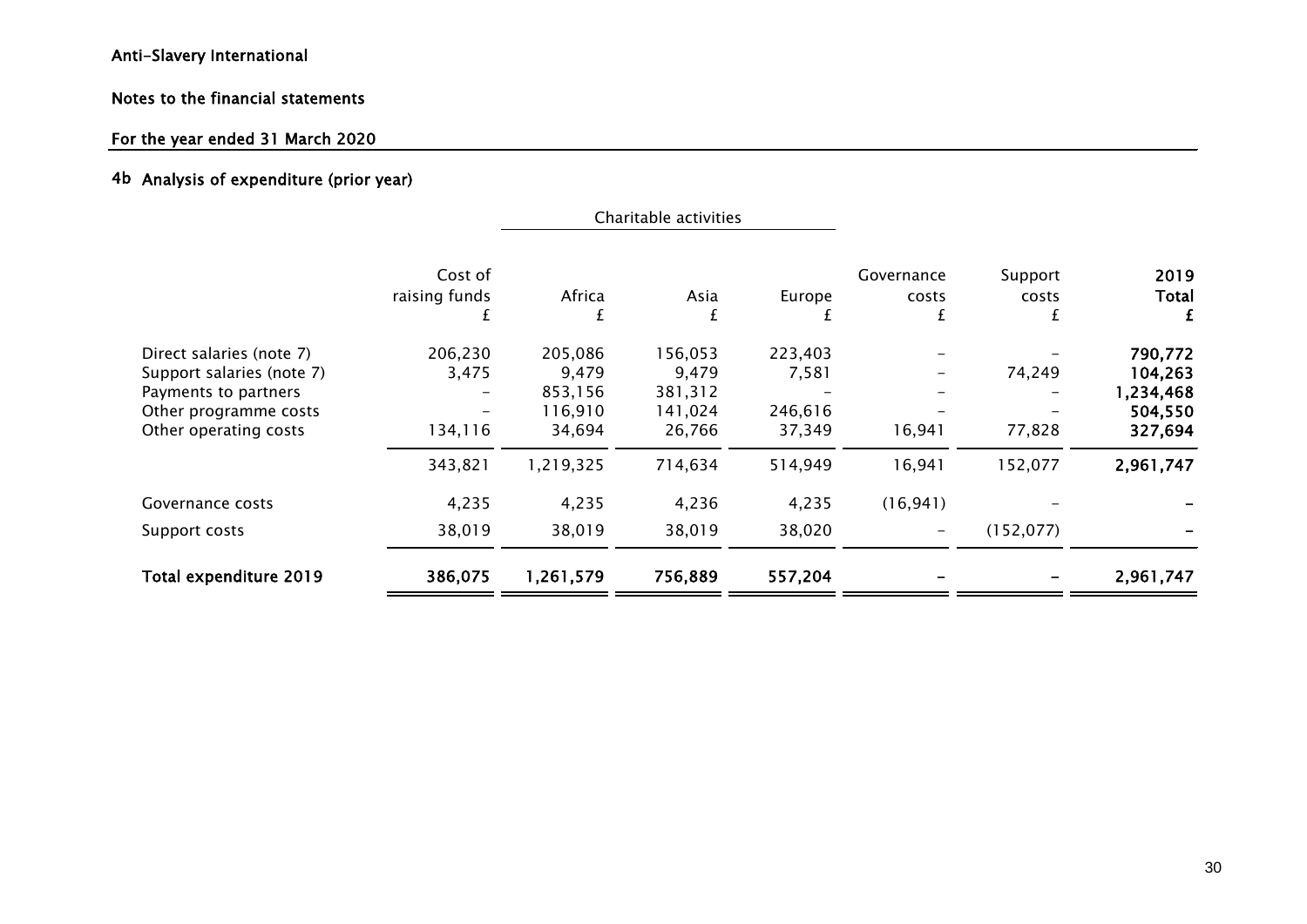#### Notes to the financial statements

#### For the year ended 31 March 2020

#### 5 Grant making

|                                         | 2020<br>£ | 2019<br>£ |
|-----------------------------------------|-----------|-----------|
| <b>Association Timidria</b>             | 195,425   | 320,559   |
| Children and Women in Social Service    | 54,159    | 56,991    |
| Minority Rights Group International     | 50,959    | 19,345    |
| Nepal National Dalit Social Welfare Org | 228,742   | 114,884   |
| Ovibashi Karmi Unnayan Program          | 54,670    |           |
| <b>RADDHO</b>                           | 97,130    | 32,421    |
| <b>SOS Esclaves</b>                     | 166,549   | 147,776   |
| Tanzania Domestic workers coalition     | 21,950    | 58,237    |
| <b>TOSTAN</b>                           | 76,011    | 69,432    |
| Other payments to partners              | 113,125   | 414,823   |
|                                         | 1,058,720 | 1,234,469 |

The above grants represent payments to institutions in furtherance of the charities strategic aims

#### 6 Net income /expenditure for the year

| This is stated after charging $/$ (crediting)                               | 2020             | 2019<br>$\mathbf{f}$         |
|-----------------------------------------------------------------------------|------------------|------------------------------|
| Depreciation<br>Loss/(Gain) on disposal of fixed assets<br>Interest payable | 29,554<br>18,943 | 29,586<br>(4, 401)<br>10,591 |
| Auditor's remuneration (excluding VAT):<br>Audit<br>Other services          | 11,000<br>25,320 | 13,800                       |

#### 7 Analysis of staff costs, trustee remuneration and expenses, and the cost of key management personnel

Staff costs were as follows:

|                                                                 | 2020    | 2019    |
|-----------------------------------------------------------------|---------|---------|
| Salaries and wages                                              | 856,753 | 773,897 |
| Social security costs                                           | 85,646  | 76,445  |
| Employer's contribution to defined contribution pension schemes | 45,504  | 44,693  |
|                                                                 | 987,903 | 895,035 |

One employee earned between £60,000 and £70,000 during the year (2019:one).

The total employee benefits including pension contributions of the key management personnel were £246,254 (2019: £200,067).

Payments related to staff redundancy during the year were £nil (2019: £11,718). The redundancy and termination costs were settled and paid at the balance sheet date.

The charity trustees were not paid or received any other benefits from employment with the charity in the year (2019: £nil). No charity trustee received payment for professional or other services supplied to the charity (2019: £nil).

Trustees' expenses represents the payment or reimbursement of travel and subsistence costs totalling £76 (2019: £958) incurred by 1 (2019: 2) members relating to attendance at meetings of the trustees.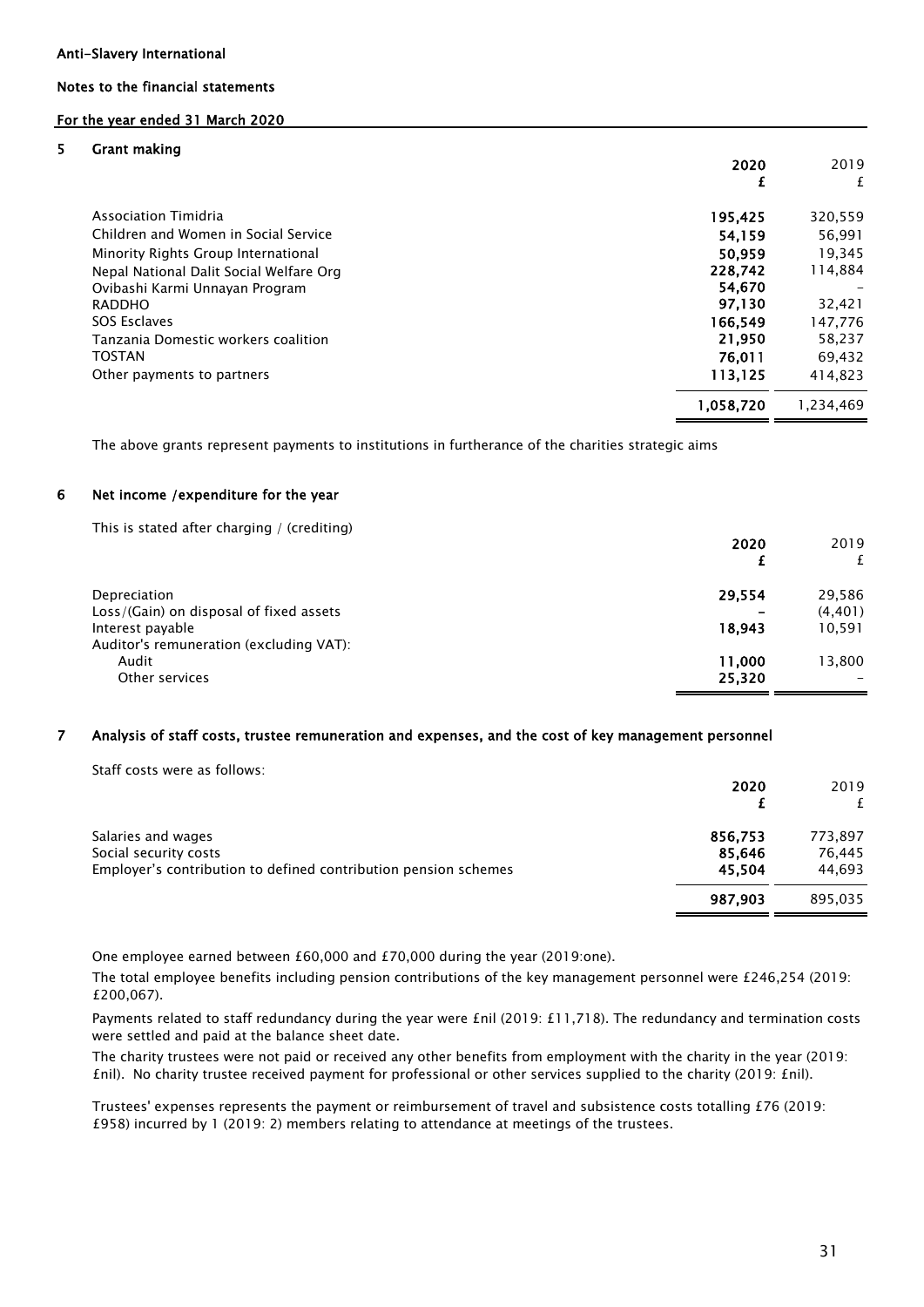#### Notes to the financial statements

#### For the year ended 31 March 2020

#### 8 Staff numbers

The average monthly number of employees (head count based on number of staff employed) during the year was as follows:

|                               | 2020<br>No. | 2019<br>No.    |
|-------------------------------|-------------|----------------|
| Programmes                    | 15          | 14             |
| Fundraising                   | 6           | 5              |
| <b>Support and Governance</b> | 4           | $\overline{4}$ |
|                               | 25          | 23             |

#### 9 Related party transactions

There are no related party transactions to disclose for 2020 (2019: none).

There are no donations from related parties which are outside the normal course of business and no restricted donations from related parties.

Unrestricted donations received from trustees in the year were £nil (2019: 875).

#### 10 Taxation

The charitable company is exempt from corporation tax as all its income is charitable and is applied for charitable purposes.

#### 11 Tangible fixed assets

|                                          | Freehold<br>property<br>£ | Fixtures and<br>fittings | Computer<br>equipment | Database &<br>Website<br>£ | Total<br>£ |
|------------------------------------------|---------------------------|--------------------------|-----------------------|----------------------------|------------|
| Cost or valuation                        |                           |                          |                       |                            |            |
| At the start of the year                 | 725,000                   | 34,109                   | 29,398                | 56,829                     | 845,336    |
| Additions in year                        |                           |                          | 3,438                 |                            | 3,438      |
| At the end of the year                   | 725,000                   | 34,109                   | 32,836                | 56,829                     | 848,774    |
| <b>Depreciation</b>                      |                           |                          |                       |                            |            |
| At the start of the year                 | 80,646                    | 23,405                   | 22,495                | 38,650                     | 165,196    |
| Charge for the year                      | 11,520                    | 2,225                    | 4,443                 | 11,366                     | 29,554     |
| At the end of the year                   | 92,166                    | 25,630                   | 26,938                | 50,016                     | 194,750    |
| Net book value<br>At the end of the year | 632,834                   | 8,479                    | 5,898                 | 6,813                      | 654,023    |
| At the start of the year                 | 644,354                   | 10,704                   | 6,903                 | 18,179                     | 680,140    |

All of the above assets are used for charitable purposes.

The buildings were professionally valued on 9 July 2018 at £1,700,000 by Copping Joyce. However this value has not been used in the accounts since it is the charity's policy to used deemed cost as explained in note 1(k).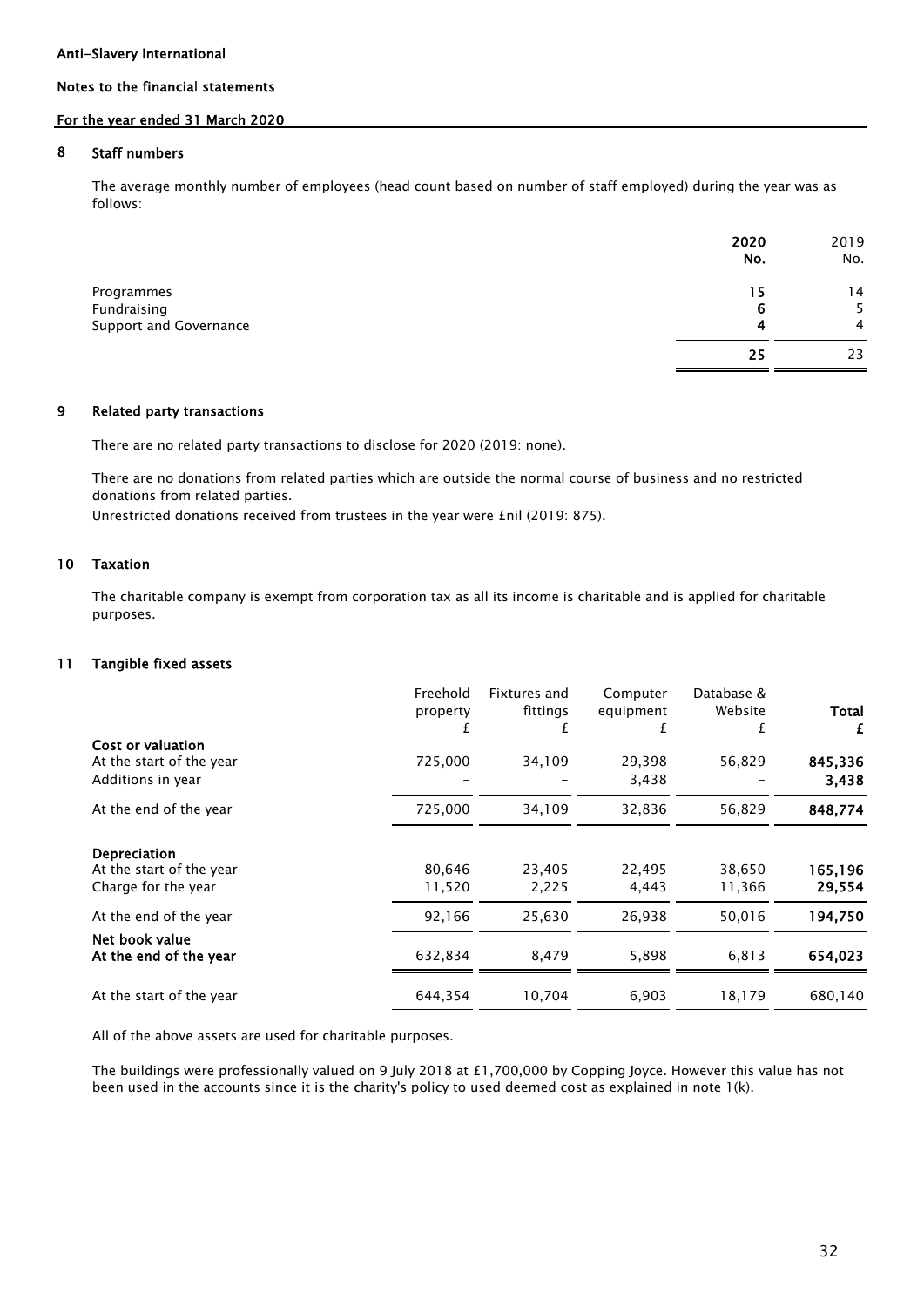#### Notes to the financial statements

### For the year ended 31 March 2020

12 Debtors

15

|    |                                                                                                                     | 2020<br>£                                               | 2019<br>£                            |
|----|---------------------------------------------------------------------------------------------------------------------|---------------------------------------------------------|--------------------------------------|
|    | Other debtors<br>Prepayments<br>Accrued income                                                                      | 39,360<br>24,709<br>89,465                              | 14,945<br>15,569<br>157,666          |
|    |                                                                                                                     | 153,534                                                 | 188,180                              |
| 13 | Creditors: amounts falling due within one year                                                                      | 2020<br>£                                               | 2019<br>£                            |
|    | Mortgage<br>Pension contributions<br>Taxation and social security<br>Other creditors<br>Deferred income<br>Accruals | 37,860<br>6,435<br>26,399<br>88,051<br>76,291<br>49,493 | 34,457<br>4,360<br>106,633<br>17,938 |
|    |                                                                                                                     | 284,529                                                 | 163,388                              |
| 14 | Deferred income                                                                                                     | 2020                                                    | 2019                                 |

|                                               | £         | £         |
|-----------------------------------------------|-----------|-----------|
| Amount deferred in the year                   | 76,291    |           |
| Balance at the end of the year                | 76,291    |           |
| Creditors: amounts falling due after one year | 2020<br>£ | 2019<br>£ |
| Other                                         | 338,083   | 372,994   |
|                                               | 338,083   | 372,994   |

The amounts due after more than one year represent a mortgage secured on the freehold property. The mortgage is repayable in instalments by September 2023. The mortgage carries a variable rate of 3.95% over the Bank of England's Base Rate.

Long term creditors are payable as follows:

|                   | 2020    | 2018<br>£ |
|-------------------|---------|-----------|
| One to two years  | 103,003 | 105,332   |
| Two to five years | 235,081 | 210,663   |
| Over five years   | -       | 56,999    |
|                   | 338,083 | 372,994   |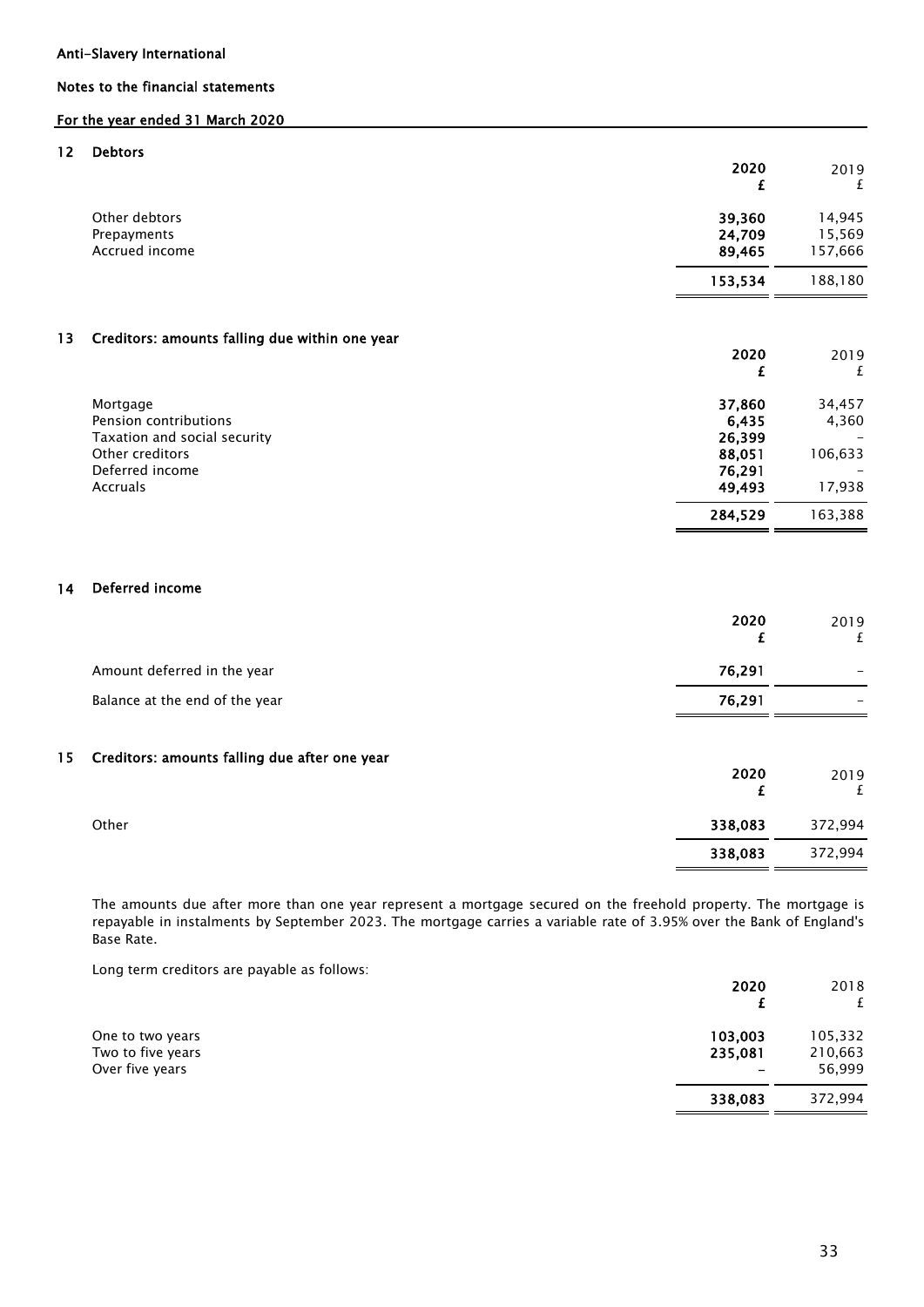#### For the year ended 31 March 2020

#### 16a Analysis of net assets between funds (current year)

|                                   | General<br>unrestricted | Designated | Restricted               | Total<br>funds |
|-----------------------------------|-------------------------|------------|--------------------------|----------------|
|                                   |                         |            |                          | £              |
| Tangible fixed assets             | 177,433                 | 428,830    | 47,760                   | 654,023        |
| Net current assets                | 430,188                 | -          | 38,597                   | 468,785        |
| Long term liabilities             | (338,083)               | -          | $\overline{\phantom{m}}$ | (338, 083)     |
| Net assets at the end of the year | 269.537                 | 428,830    | 86,357                   | 784,724        |

 $=$   $=$ 

#### 16b Analysis of net assets between funds (prior year)

|                                       | General      |            |               | Total       |
|---------------------------------------|--------------|------------|---------------|-------------|
|                                       | unrestricted | Designated | Restricted    | funds       |
|                                       | £            | f          | £             | £           |
| Tangible fixed assets                 | 177,277      | 434,392    | 68,471        | 680,140     |
| Net current assets                    | 273,659      |            | 420,196       | 693,855     |
| Long term liabilities                 | (372, 994)   |            |               | (372, 994)  |
| Net assets at the end of the year     | 77,942       | 434,392    | 488,667       | 1,001,001   |
| 17a Movements in funds (current year) |              |            |               |             |
|                                       | At 1 April   | Income &   | Expenditure   | At 31 March |
|                                       | 2019         | gains      | & losses      | 2020        |
|                                       | £            | £          | £             | £           |
| <b>Restricted funds:</b>              |              |            |               |             |
| Programme funds:                      |              |            |               |             |
| Africa                                | 285,087      | 663,633    | (924, 520)    | 24,200      |
| Asia                                  | 13,344       | 646,872    | (705, 279)    | (45,064)    |
| Europe                                | 121,765      | 260,170    | (322, 476)    | 59,458      |
|                                       |              |            |               |             |
| <b>Total Programme funds</b>          | 420,196      | 1,570,675  | (1, 952, 276) | 38,595      |
| Building & Library fund               | 68,471       |            | (20, 711)     | 47,760      |
| <b>Total restricted funds</b>         | 488,667      | 1,570,675  | (1, 972, 987) | 86,355      |
| <b>Revaluation reserve</b>            | 434,392      |            |               | 434,392     |
| <b>General funds</b>                  | 77,942       | 1,089,388  | (903, 353)    | 263,977     |
| <b>Total unrestricted funds</b>       | 512,334      | 1,089,388  | (903, 353)    | 698,369     |
| <b>Total funds</b>                    | 1,001,001    | 2,660,063  | (2,876,340)   | 784,724     |

The deficit on the Asia restricted fund relates to payments made to partners for £34,187 not yet spent and adjusted for in the following quarter. The balance is represented by the matched funding shortfall which is subject to further funds raised by the end of the project.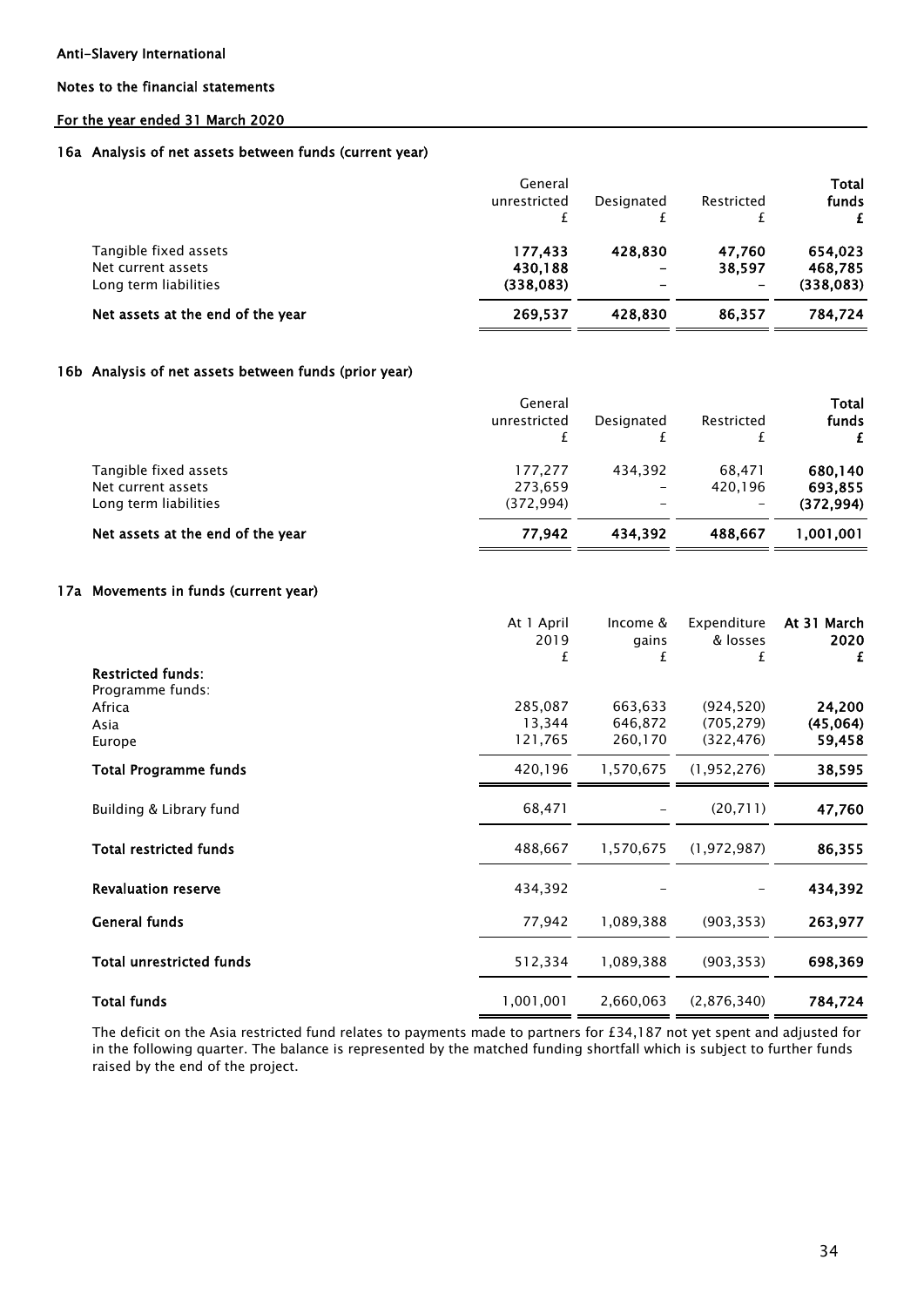#### Notes to the financial statements

#### For the year ended 31 March 2020

#### 17b Movements in funds (prior year)

|                                              | At 1 April<br>2018<br>£      | Income &<br>gains<br>£          | Expenditure<br>& losses<br>£             | At 1 April<br>2019<br>£         |
|----------------------------------------------|------------------------------|---------------------------------|------------------------------------------|---------------------------------|
| <b>Restricted funds:</b>                     |                              |                                 |                                          |                                 |
| Programme funds:<br>Africa<br>Asia<br>Europe | 210,203<br>37,581<br>152,226 | 1,267,347<br>509,226<br>371,433 | (1, 149, 689)<br>(583,098)<br>(395, 033) | 327,861<br>(36, 291)<br>128,626 |
| <b>Total Programme funds</b>                 | 400,010                      | 2,148,006                       | (2,127,820)                              | 420,196                         |
| Building & Library fund                      | 81,054                       |                                 | (12, 583)                                | 68,471                          |
| <b>Total restricted funds</b>                | 481,064                      | 2,148,006                       | (2,140,403)                              | 488,667                         |
| <b>Revaluation reserve</b>                   | 439,955                      |                                 | (5, 563)                                 | 434,392                         |
| <b>General funds</b>                         | 103,388                      | 790,335                         | (815, 781)                               | 77,942                          |
| <b>Total unrestricted funds</b>              | 543,343                      | 790,335                         | (821, 344)                               | 512,334                         |
| <b>Total funds</b>                           | 1,024,407                    | 2,938,340                       | (2,961,747)                              | 1,001,001                       |

#### Purposes of restricted funds

#### Programme Funds

Our programmes are restricted to the following geographical areas:

#### Worldwide

#### Worst forms of child labour

Worldwide children around the world in work that is harmful to their health and welfare.

#### Campaigning and advocacy

As a campaigning organisation, we depend on the public's involvement in helping us lobby governments to develop and enforce laws against slavery.

#### Asia and Europe

#### **Trafficking**

Women, children and men taken from one area into another and forced into slavery.

#### Asia

#### Debt bondage/bonded labour

People who are forced by poverty or are tricked into taking small loans for survival which can lead to a family being enslaved for generations.

### Asia and Africa

### Forced labour

People who are forced to do work through the threat or use of violence or other punishment.

#### **Africa**

#### Slavery based on descent

People who are born into a slave class or are from a group that society views as suited to be used as slave labour.

#### Building and library fund

Funds previously received to fund the purchase and development of the building and library. The fund is used to offset the depreciation associated with the assets.

#### Revaluation reserve

This represents the increase in the net book value of the organisation's headquarters after the revaluation undertaken in 2012 less the additional depreciation arising since that date.